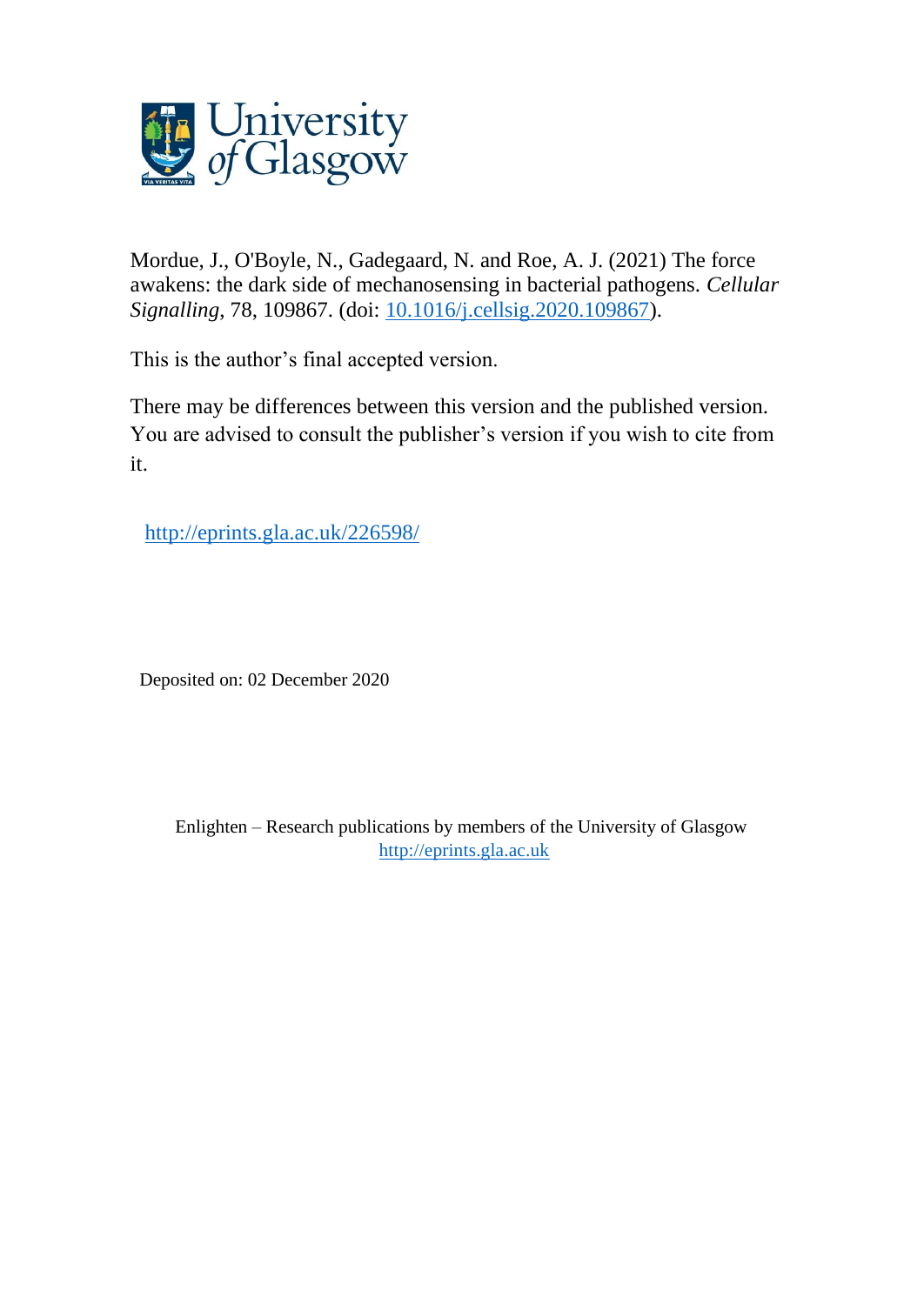## **The Force Awakens: the dark side of mechanosensing in bacterial pathogens**

- 2 Authors: James Mordue<sup>1</sup>, Nicky O'Boyle<sup>1</sup>, Nikolaj Gadegaard<sup>2</sup>, Andrew J Roe<sup>1\*</sup>
- 1 <sup>1</sup> Institute of Infection, Immunity and Inflammation, University of Glasgow, Glasgow, G12 8TA, UK
- 4 <sup>2</sup> School of Engineering, Rankine Building, University of Glasgow, Glasgow G12 8LT, UK
- 5 \*Correspondence[: Andrew.Roe@glasgow.ac.uk](mailto:Andrew.Roe@glasgow.ac.uk) (AJR)

### **Abstract**

 For many bacteria, the ability to sense physical stimuli such as contact with a surface or a potential host cell is vital for survival and proliferation. This ability, and subsequent attachment, confers a wide range of benefits to bacteria and many species have evolved to take advantage of this. Despite the impressive diversity of bacterial pathogens and their virulence factors, mechanosensory mechanisms are often conserved. These include sensing impedance of flagellar rotation and resistance to type IV pili retraction. There are additional mechanisms that rely on the use of specific membrane-bound adhesins to sense either surface proximity or shear forces. This review aims to examine these mechanosensors, and how they are used by pathogenic bacteria to sense physical features in their environment. We will explore how these sensors generate and transmit signals which can trigger modulation of virulence-associated gene expression in some of the most common bacterial pathogens: *Pseudomonas aeruginosa*, *Proteus mirabilis*, *Escherichia coli* and *Vibrio* species.

### **Introduction**

 Most bacteria live in communities that are associated with a surface, and attachment has a wide range of benefits to the survival and spread of many species [1], [2]. It allows bacteria access to nutrients 22 which settle or adsorb on surfaces in higher concentrations than the surrounding environment, allowing bacteria growth in low nutrient environments [3], [4]. This makes surface sensing and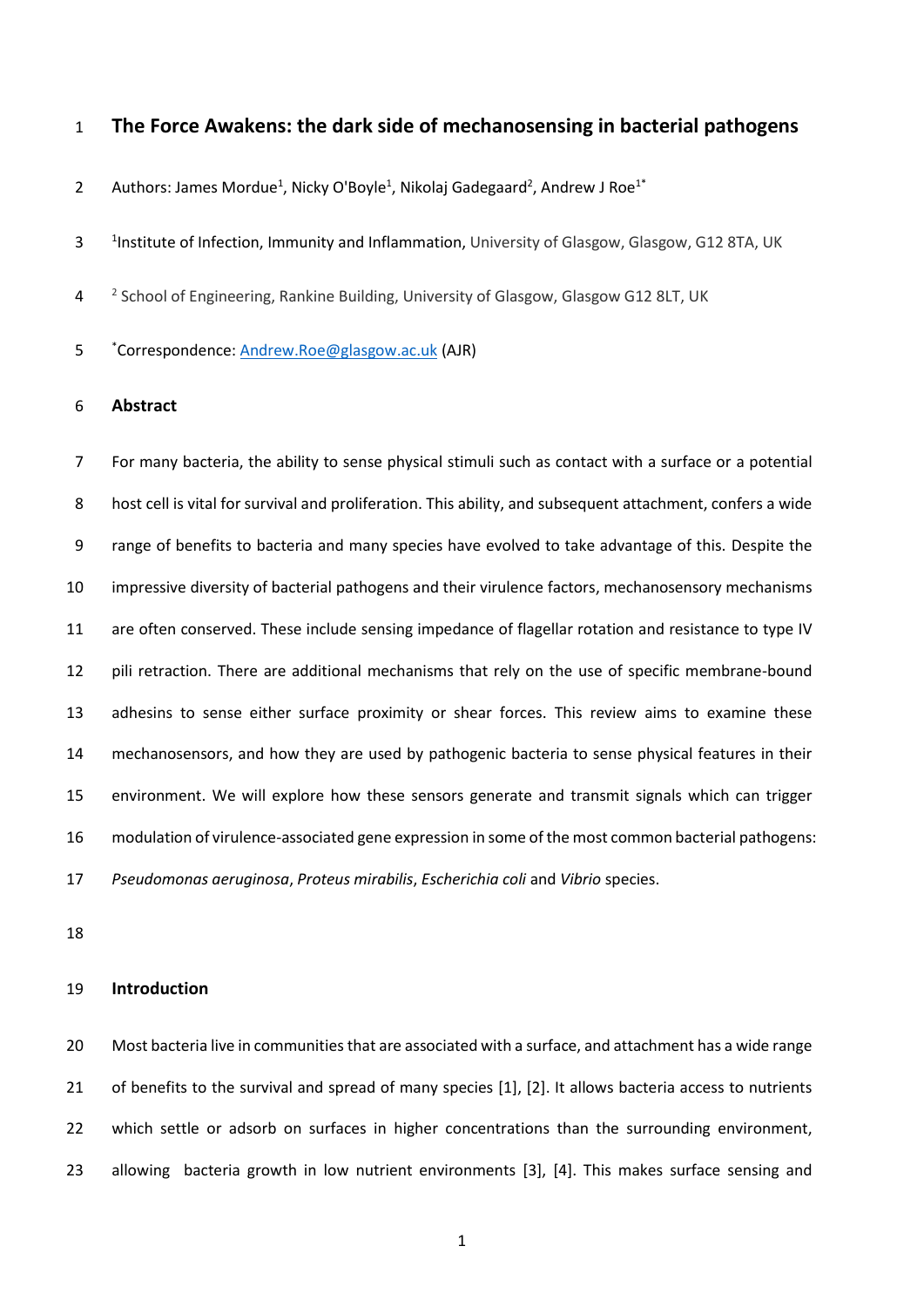attachment extremely important to both pathogenic and non-pathogenic bacteria. For pathogens within a host organism, attachment provides resistance to removal by fluid flow, while close contact to host cells ensures access to the host's resources and enables injection of virulence factors [5]–[7]. 27 Adhesion to a surface helps protect against antibiotics by reducing the net negative charge on the bacterial cells [8] and by enhancing the stability of the plasma membrane [9]. Attachment also allows for localised increases in bacterial cell concentration and for specialization of cells and other cooperative behaviours within that community [10].

 Adhesion is the initial stage in the development of biofilms, bacterial communities suspended in an extracellular matrix. This matrix is composed of a mixture of polysaccharides, proteins and extracellular DNA to form a three-dimensional structure [11]. Biofilms are manufactured by bacteria to improve their survival and proliferation by conferring a series of benefits such as improved protection from mechanical removal (shear force of fluid flow or abrasion) and attack by chemical (such as antibiotics) and biological agents (such as phage or predators). Bacterial attachment can however be seriously detrimental to human interests, health in the case of pathogens or industrial output in the case of biofouling organisms attached to industrial surfaces [12], [13].

 Bacteria can respond to a wide range of environmental cues such as nutritional gradients [14], osmolarity [15], [16] and the presence of host molecules [17]. They feed this information into complex regulatory pathways that control gene expression. In addition to chemical signals, bacteria can 42 respond to physical cues in their environment. The ability to perceive when they are in contact with a surface is vital for the transition from a free-living planktonic lifestyle to a sedentary one comprising adhesion to a surface. This is an even more important consideration when bacteria need to survive within a host. Accordingly, the numerous environmental niches present within a host often require pathogens to use special tools to survive and prosper. These tools, or virulence factors, are highly diverse in their forms and functions.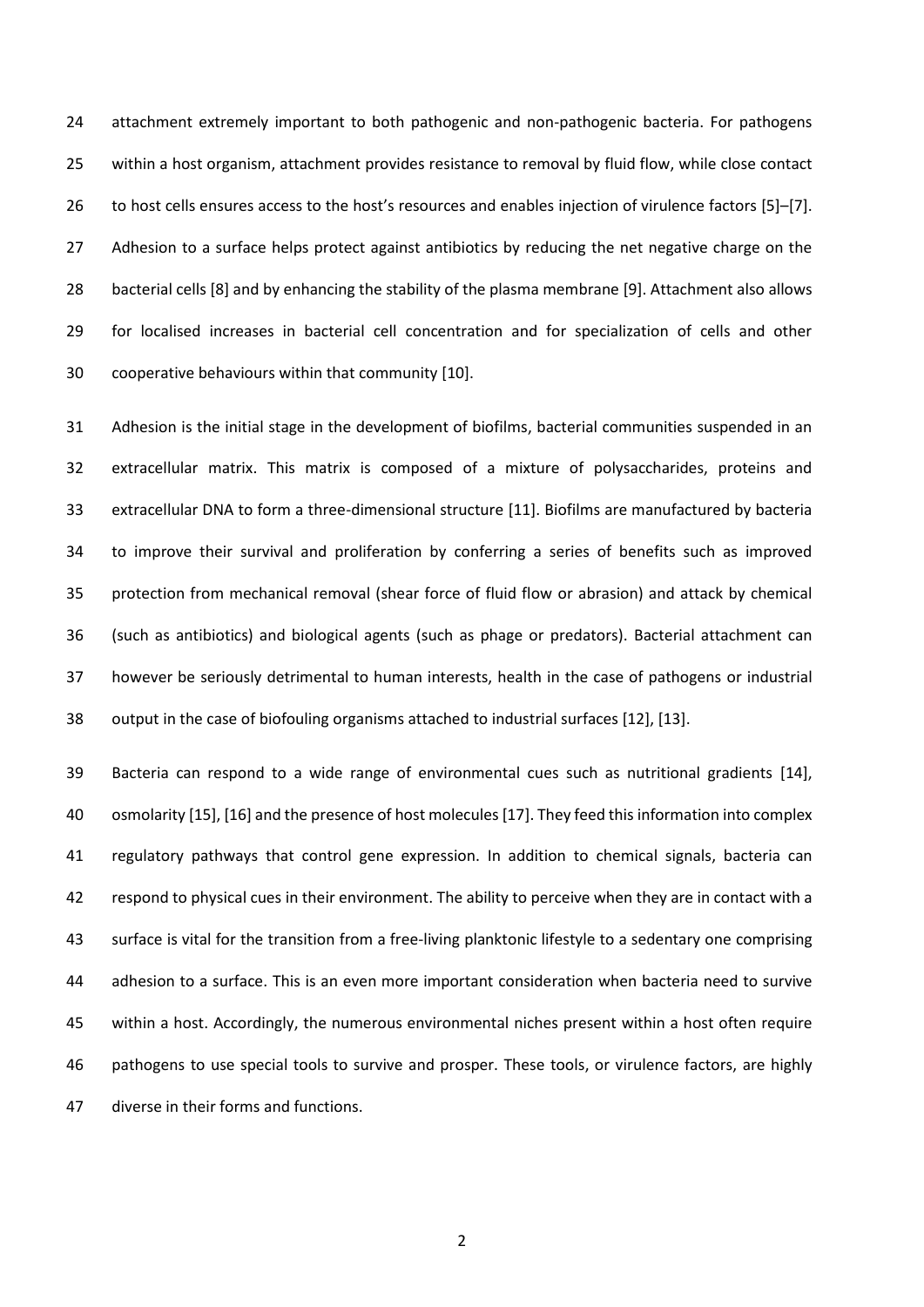Following the sensing of surface attachment, or indeed appropriate niche-specific metabolic cues, alteration in protein expression is facilitated through modulation of gene expression by transcription factors (TFs) [18]. Bacteria encode hundreds of diverse TFs to cope with the immense diversity of environmental signals that require modulation of gene expression [19]. These predominantly take the form of either two-component sensor kinase regulators that operate phospho-relay signal transduction pathways [20], or cytosolic TFs such as LysR and AraC type transcriptional regulators [20], [21]. Typically, a specific helix turn helix motif within the DNA-binding domain of TFs facilitate direct interaction with a consensus sequence upstream of the coding region of the target genes [21]. Through modulation of DNA topology and interaction with RNA polymerase and other TFs, expression levels of the target genes can be manipulated [22]. In the case of cytosolic TFs, further selectivity and specificity is conferred by the binding of small molecules that are often niche-specific metabolites and serve as cofactors for TF activity [23].

 It is important to understand the interaction between bacterial surface sensing systems and the regulation of virulence factors in order to develop a complete picture of pathogen behaviour within the host. Improved understanding of this has the potential to improve treatments of numerous infections and ultimately improve patient outcomes. Many of the mechanisms by which bacteria attach to surfaces, both living and inanimate, are relatively well studied [24]–[26]. Furthermore, the study of how proximity to surfaces is sensed and interpreted via signal transduction to allow for the appropriate expression of virulence factors is a rapidly evolving area with considerable recent advancements. In this review, we will discuss the colonisation factors mediating these attachment events, the signal transduction pathways that allow for interpretation of the surface signal, the regulatory proteins that mediate a change in virulence factor expression and the specific virulence factors reported to be regulated by these processes in specific pathogenic bacteria.

## **Non-pathogenic mechanosensing**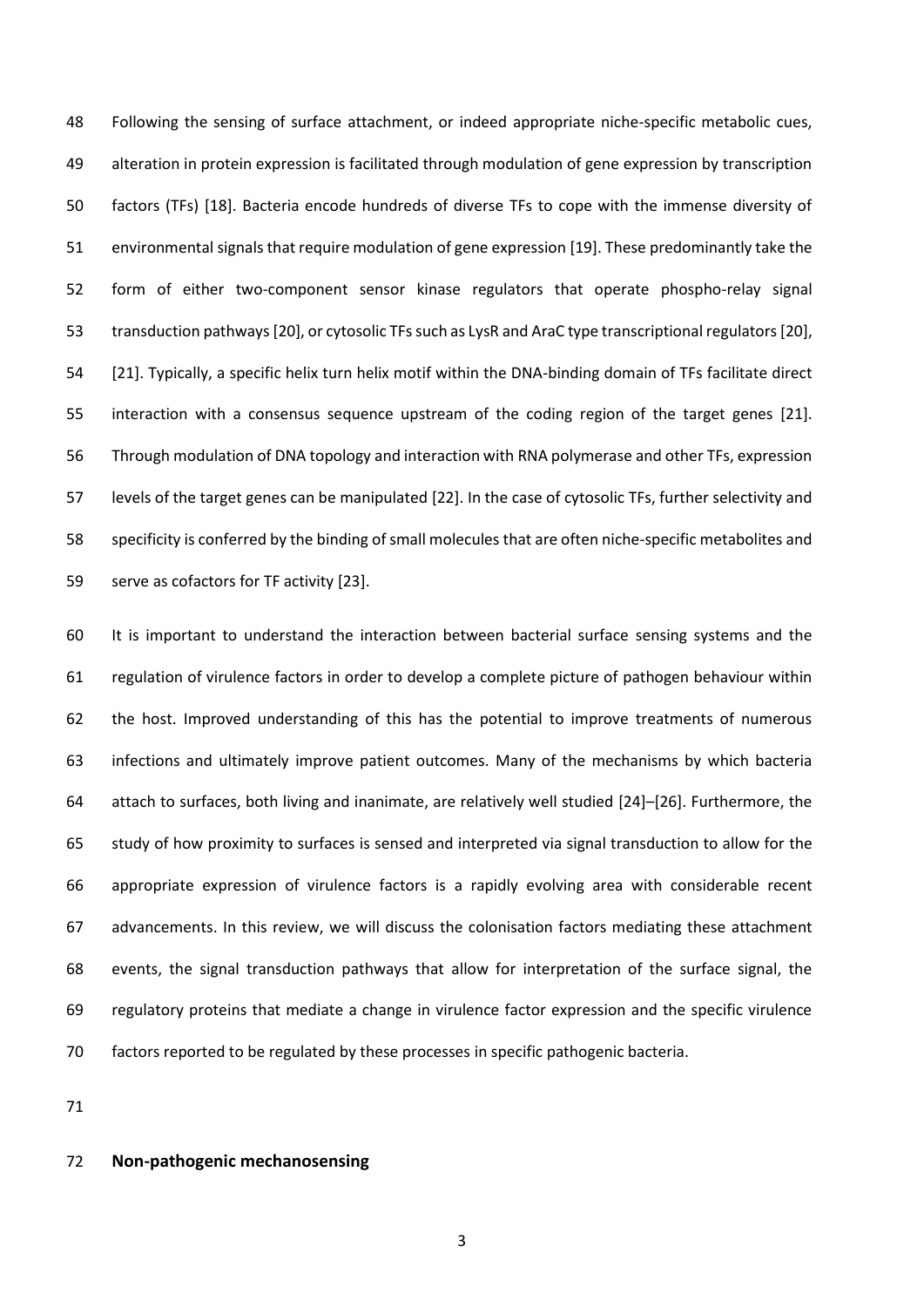While this review focuses on the mechanosory mechanisms of pathogenic bacteria it is important to highlight that these and other mechanisms are not limited to pathogens. One of the best studied examples is *Caulibacter crescentus* which possesses a tight adherence (Tad) pilus thatshares a number of common features to the type IV pilus. Ellison et al. observed that the Tad pilus appeared to perform a similar mechanosenory function to the type IV pilus, with the Tad pilus undergoing cyclical extension and retraction [27]. Upon contact with a surface the Tad pilus attaches resulting in resistance to pilus retraction. After attachment extension and retraction cycles stopped and synthesis of the holdfast 80 adhesin (an important factor in the attachment process) increased. It is thought that retraction of the Tad pilus is used as a mechanosensory mechanism to initiate changes in attachment related gene expression allowing *C. crescentus* to react dynamically to its physical environment [27]. This and other 83 examples of mechanosensing in non pathogens have recently been covered, hence the focus of this review are specific mechanisms used by pathogens [28].

### **Colonisation factors with roles in surface sensing**

#### **Flagella**

 The sensing of physical cues by mechanical sensory systemsforms an important part of environmental recognition. These mechanosensors allow bacteria to respond to shear forces exerted by flow [29], [30], gravity [31] and the physical interaction with surfaces and other objects in their environment [32]. For pathogenic bacteria, the sensing of physical interactions with surfaces is vital for their survival 92 and success within the host. Flagella are whip-like organelles, ranging from 1-9  $\mu$ m in length [33], anchored to the bacterial cell surface and used primarily for cell motility [34]. Despite their central role in motility, flagella of many bacterial species have been shown to play roles in surface sensing, adhesion and biofilm formation [32], [34]–[36]. Bacterial surface sensing can be mediated by the interference in the rotation of the bacterial flagella by a proximal surface [37]. This interference is often termed flagella impedance. Flagella have been observed to function as mechanosensors capable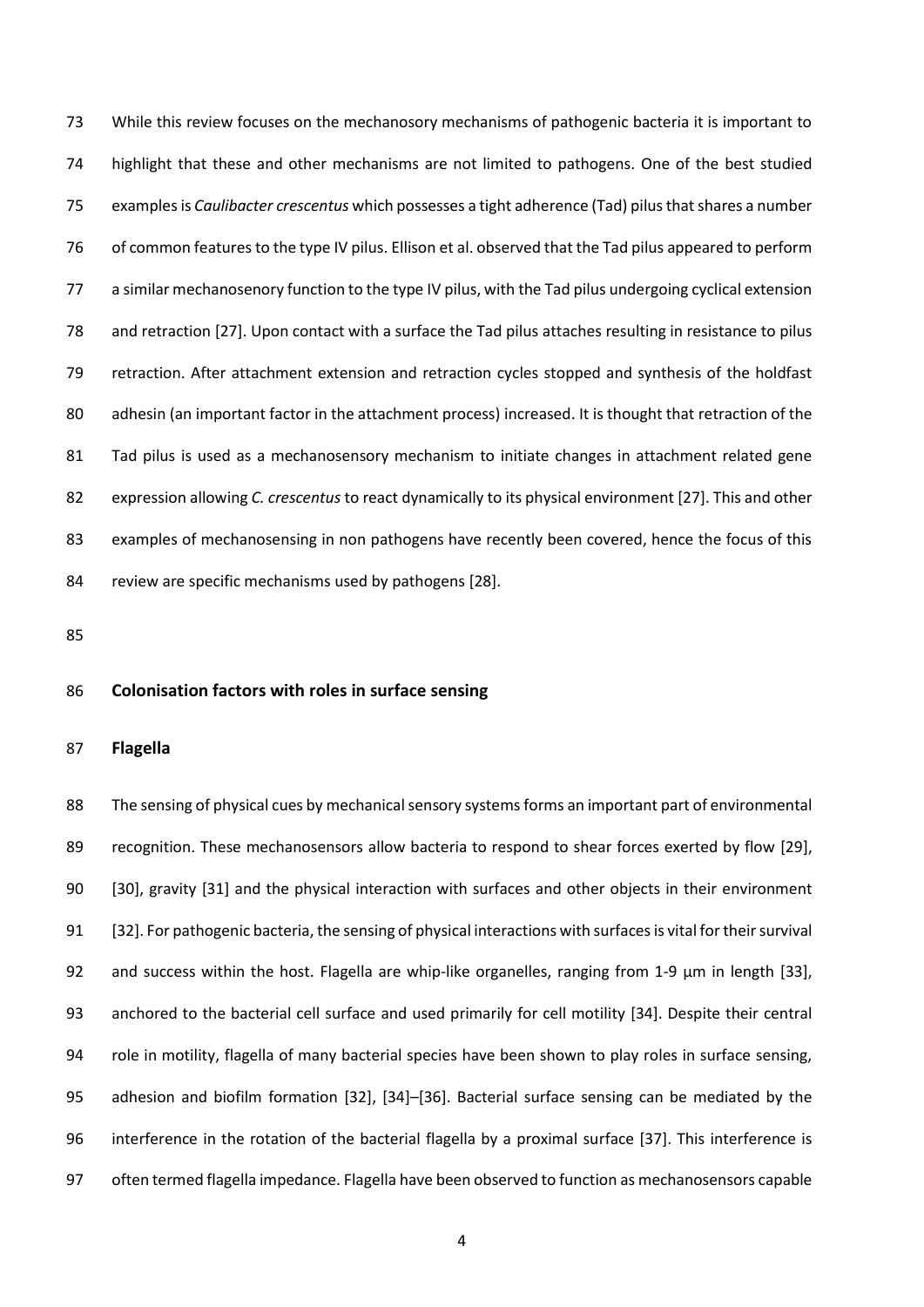of detecting surface contact in several organisms including *Vibrio parahaemolyticus* [38], *P. aeruginosa* [39] and *Bacillus subtilis* [40].

### **Type IV pili**

 The use of motility organelles as mechanosensors does not appear to be unique to flagella. Type IV pili are long (1-4 µm), thin (50–80 Å) [41], membrane-bound filamentous structures utilised by a wide 103 range of organisms for a variety of functional purposes including roles in motility and attachment [42]- [44]. They are extended via polymerisation by an assembly ATPase, can attach to a surface and retract via depolymerisation powered by a retraction ATPase [45]. This gives rise to what is known as twitching motility [46] and allows bacteria that employ it to spread swiftly across surfaces [47]–[49]. Twitching motility has been observed in several bacterial species and is particularly well studied in *P. aeruginosa* [50]*.* While acting as virulence factors in their own right, like flagella, type IV pili play an important role as mechanosensors.

### **Molecular mechanisms of surface sensing and virulence regulation in bacterial pathogens**

#### *Pseudomonas aeruginosa*

 *P. aeruginosa* is an opportunistic pathogen casuing both chronic and acute infections in a wide range of hosts and at many different sites within the body. In humans, acute disease caused by *P. aeruginosa* is often characterised by cytotoxicity, invasion of host tissue and can progress to systemic infection and sepsis. This pattern of pathogenesis is the results from expression of numerous proteases, toxins and type III secretion system (a needle-like complex that allows injection of specific effectors into a host cell [51], [52]) activity. This can be manifested by infection of burn injuries on the skin and ventilator-associated pneumonia. Chronic infection on the other hand is noncytotoxic, far less invasive and does not typically lead to systemic infection. This pattern of pathogenesis is commonly seen in patients with cystic fibrosis were *P. aeruginosa* forms a biofilm that cannot be cleared and results in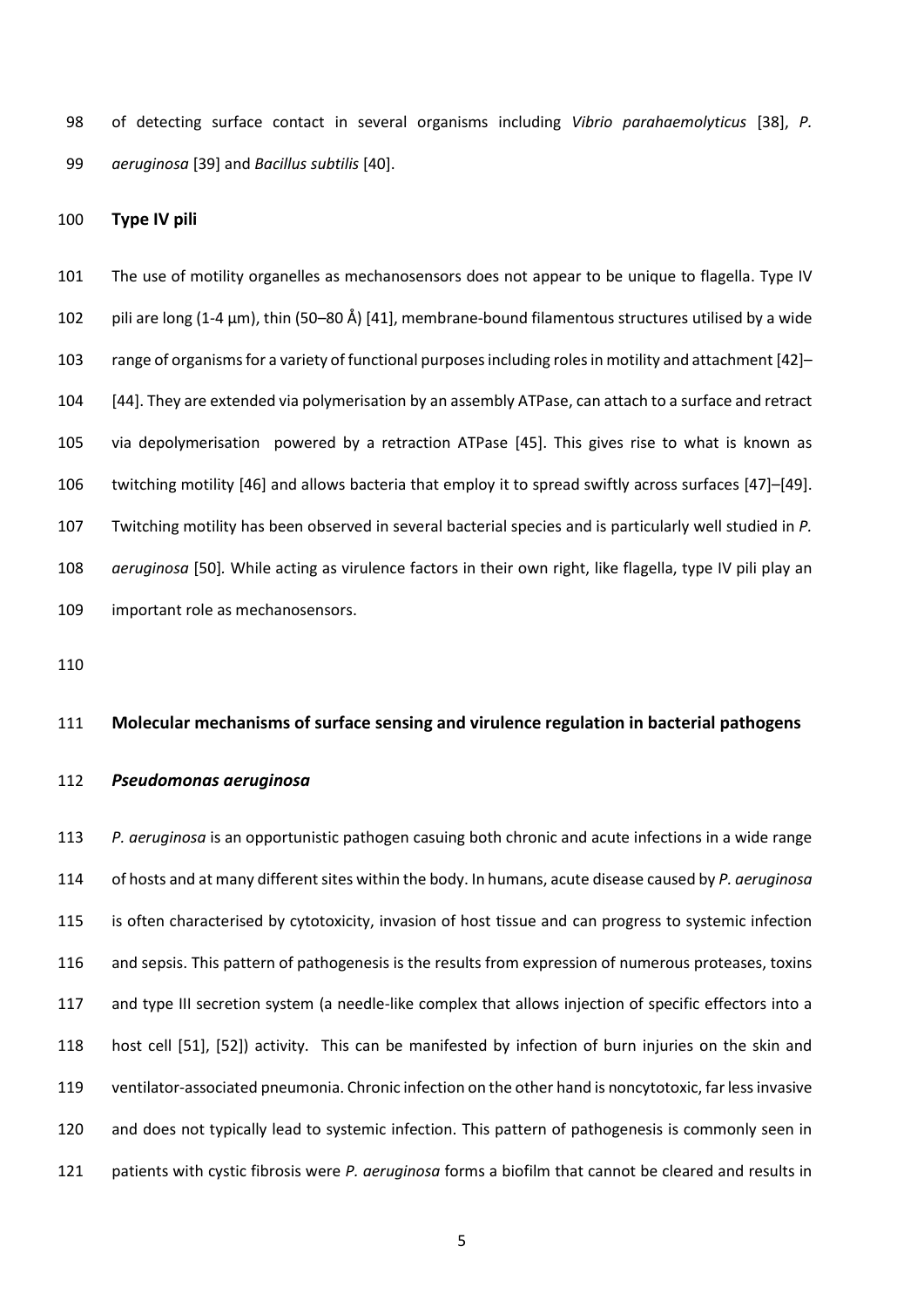damaging long-term inflammation in the lungs [53]–[56]. The diversity of these infections is orchestrated by accurate sensing of the environment and the production of an appropriate virulence response.

 The polar flagellum of *P. aeruginosa* has been shown to play a central role in the attachment process as a part of a mechanosensory system. *P. aeruginosa* cells have been observed to initially attach to a surface, often only temporarily, with many cells quickly detaching. However, those that remain attached, bind irreversibly to the surface rapidly halting the rotation of their polar flagella [57], [58]. Impedance of rotation occurs via the interaction of the signal recognition particle (SRP)-type guanosine triphosphatase (GTPase) FlhF with FliG (a component of the flagellar motor machinery) and FimV, (a peptidoglycan binding protein which forms part of the structural complex of the *P. aeruginosa* type IV pilus and has been shown to increase the production of cyclic adenosine monophosphate [cAMP]) [39]. This interaction triggers an increase in intracellular cAMP which activates further downstream regulatory events, altering flagellar rotation [39]. FlhF is a known regulator of flagellar positioning, is conserved between other bacterial species with polar flagella [59] and, when deleted, results in flagella being positioned in areas other than the cell pole [60]. Schniederberend et al. [39] found that the flagella of *P. aeruginosa* Δ*flhf* mutants continued to spin even after flagellar attachment but could have the wild-type phenotype restored by 23 independent suppressor mutations which were mapped to the cAMP-dependent transcriptional regulator Vfr.

 Vfr has been shown to control the expression of over 200 *P. aeruginosa* virulence genes [61], [62]. These Vfr regulated genes include surface localised virulence factors such as the type II and type III secretion systems [61] (T2SS and T3SS), the former of which is used by *P. aeruginosa* to transport virulence molecules such as proteases, the latter can inject specific effectors that modulate their eukaryotic hosts to promote bacterial survival and proliferation [51], [52]. Additionally, Vfr positively regulates the production of proteases, toxins and the type IV pilus, a motility organelle and major surface adhesin [61], [63]–[65], while downregulating flagellar genes [66]. These virulence factors are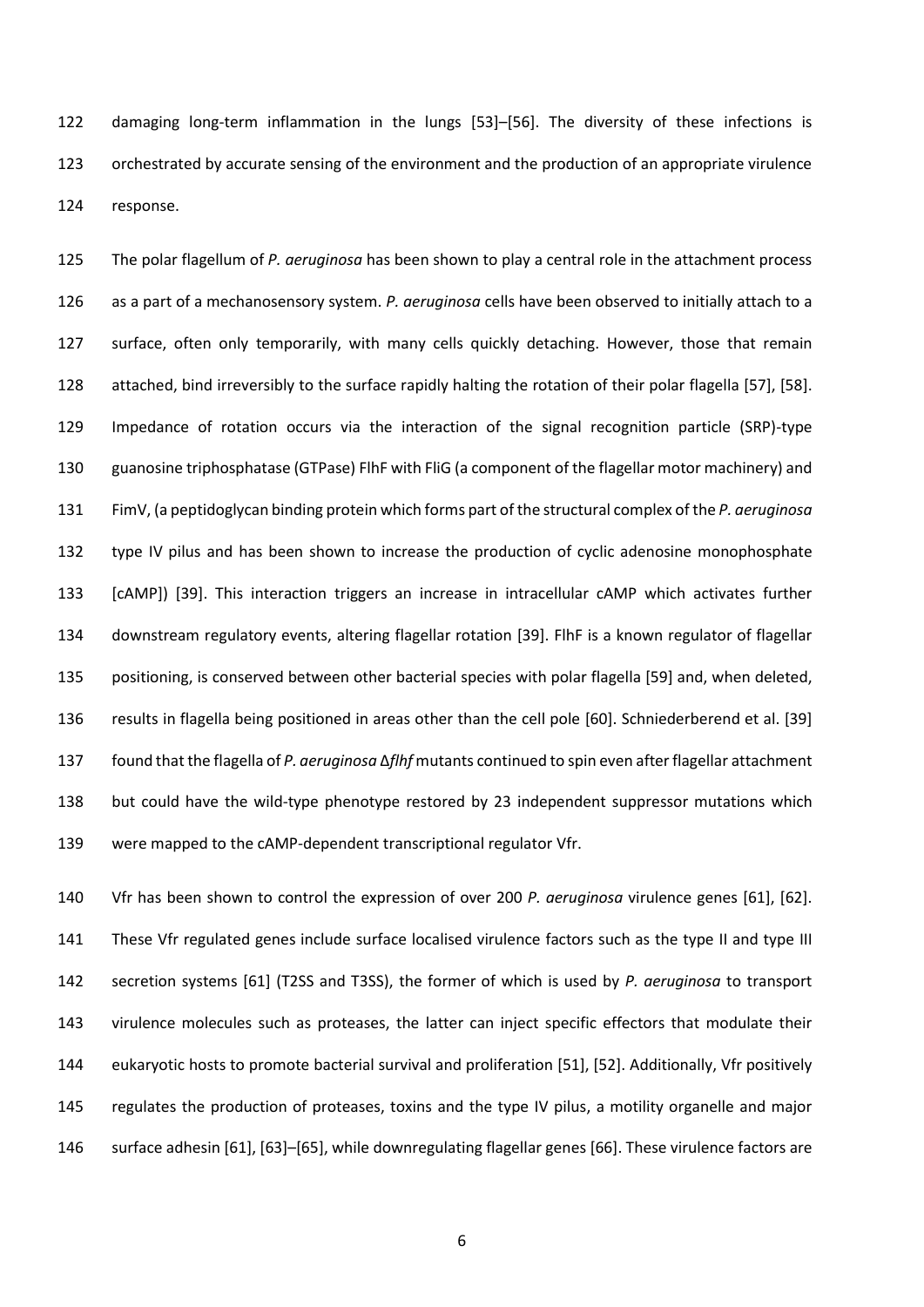primarily associated with acute *P. aeruginosa* infection phenotypes as opposed to the chronic infection phenotype commonly seen in the lunges of cystic fibrosis (CF) patients [67].

 In addition to the flagella, *P. aeruginosa* can sense contact with surfaces using their type IV pili [29], [68], [69]. Persat et al. [69] and Inclan et al. [70] demonstrated that once type IV pili have attached, a 151 signal is generated when the organelle attempts to retract. This resistance to retraction triggers the Pil-Chp chemosensory system, leading to increased production of cAMP which in turn activates the expression of virulence-related genes. This signal transduction happens via an accessory protein FimL, which is part of the Pil-Chp system, interacting with FimV. As mentioned earlier FimV is a type IV structural protein shown to increase the production of cAMP. It is thought that FimL, along with PilG, localises at the cell poles via FimV. This allows PilG to be phosphorylated, activating the Pil-Chp system which regulates the membrane-bound adenylate cyclase CyaB [71], [72]. CyaB is a major source of cAMP which, similar to the mechanosensing pathway activated by the flagella, binds to the Vfr virulence regulator and increases expression of proteins associated with acute virulence [61]. The surface sensing signal generated by the type IV pili in *P. aeruginosa* is relatively short-lived but results in further promotion of type IV pilus activity, giving rise to a positive feedback loop which promotes a stronger signal for activation of virulence and biofilm pathways [69]. Phylogenetic comparison between *P. aeruginosa* and other gamma‐proteobacteria show that the components of this system (FimL and FimV) are conserved in species that encode type IV pili and a Chp‐like sensory system, suggesting that this mechanosensory mechanism might be a common approach utilised in other organisms of that group like *Acinetobacter baumannii*, *Vibrio cholerae* and *Vibrio vulnificus* [70].

 In addition to flagellar impedance and interference with type IV pili retraction, *P. aeruginosa* is also thought to possess a third surface sensing mechanism which acts upon contact with a host cell surface. This system is thought to utilise the product of the *pilY1* gene, which encodes a putative mechanosensory protein and adhesin [73] that is a stimulator of virulence and biofilm formation in response to surface attachment. PilY1 is normally expressed on the cell surface and upregulated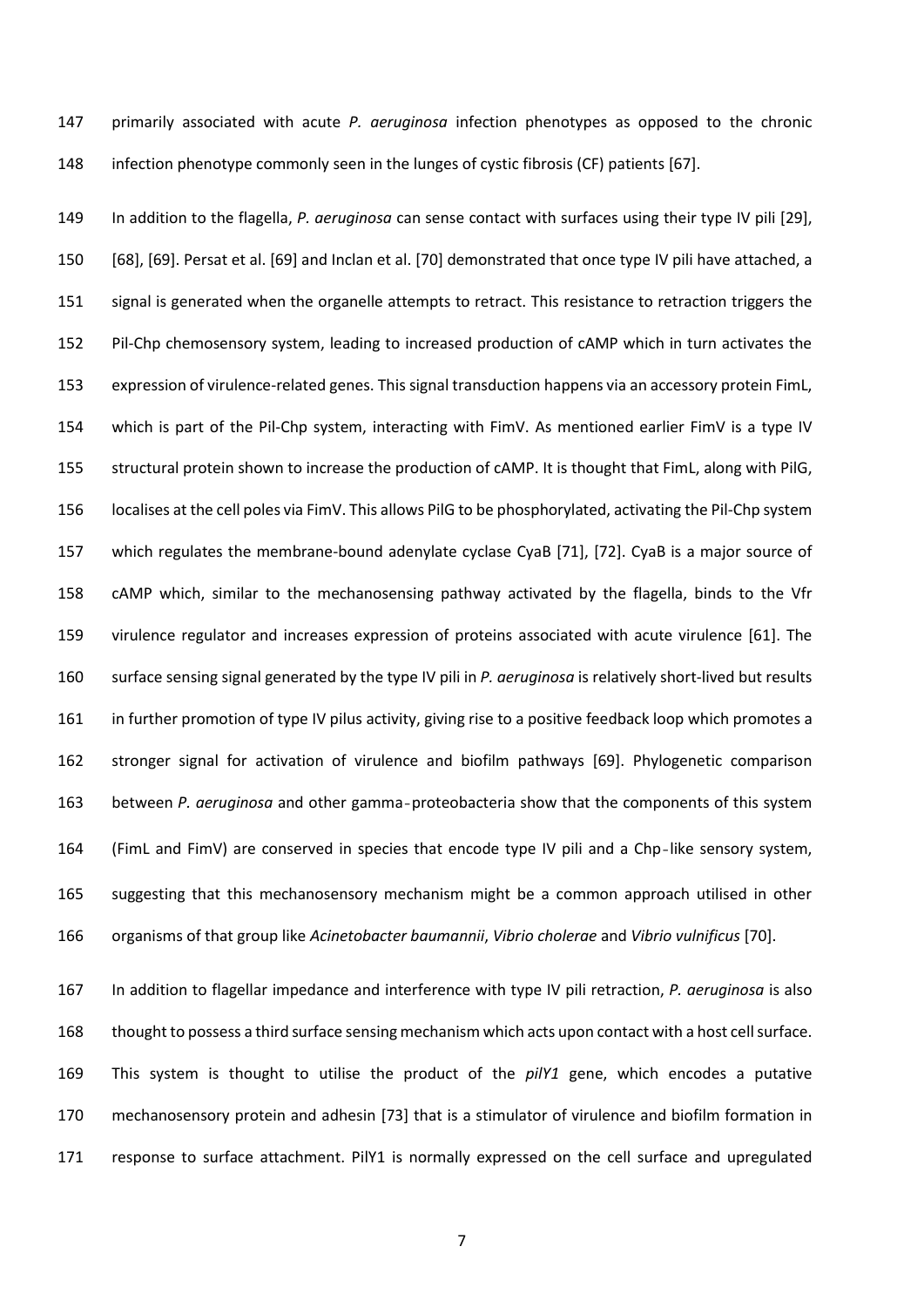during surface contact and attachment [74]. Siryporn et al. [74] found that Δ*pilY1* mutants and mutants in genes encoding minor pilin proteins PilW and PilX showed poor virulence phenotypes in a eukaryotic amaeboa infection model (*Dictyostelium discoideum*). This effect was shown to be 175 independent of the loss of the type IV pilus as mutants in genes encoding other pilin proteins, such as *ΔpilB* and *ΔpilC*, which failed to produce a functional type IV pilus filament still retained their virulence phenotypes. Virulence modulation through PilY1, PilW and PilX took place despite a weakened attachment phenotype in mutants that lacked the ability to produce type IV pili and appears to operate separately to the other functions of the pilus filament. The Pil-Chp pathway also involves the physical interaction of PilJ and FimS in response to surface-associated signals. FimS acts together with AlgR as a two-component system and is a transmembrane sensor kinase [75]. The FimS-AlgR system (its own expression promoted by cAMP-Vfr) upregulates *pilY1* gene expression. PilY1 along with the PilVWX minor pilins localize at the inner cell membrane and act via FimS-AlgR, PilJ and Vfr to autoregulate their expression [68]. PilY1 contains a mechanosensing Von Willebrand factor A domain similar to those produced by human endothelial cells to facilitate platelet aggregation [76]. This domain is stretched when exposed to shear force [77] and mutation can result in constitutive activation of *P. aeruginosa* virulence without surface attachment [74]. It is thought that PilY1 signals through the type IV pilus PilMNOP alignment complex and the diguanylate cyclase SadC, both localised at the inner membrane [68], [78]. This activates cyclic dimeric GMP (c-di-GMP) production and in addition to the aforementioned virulence against amoeba has been shown to influence swarming motility and early-stage biofilm formation [79]. In *P. aeruginosa* this surface sensing mechanism is important for attachment, colonisation and appropriate triggering of virulence in several host organisms, ranging from mammalian models to single-celled amoebae [80], [81].

 The chemotaxis-like Wsp system has also been implicated in surface sensing. Signals are generated by growth on a surface and thought to be recognized by the membrane bound receptor WspA. While the exact nature of the signal remains unknown, it is believed to be the result of physical changes to the periplasmic environment, caused by either the mechanical strain of surface contact or the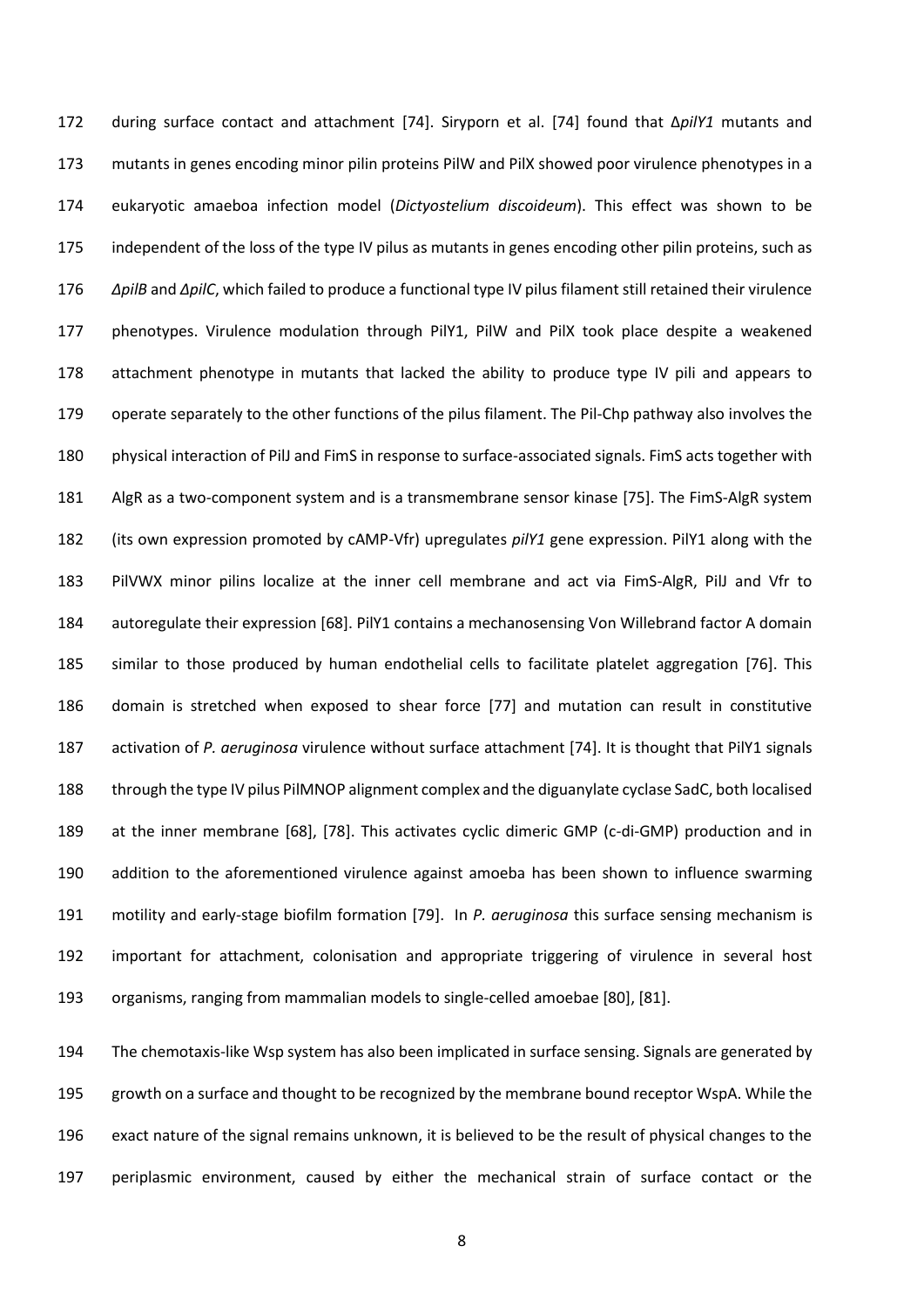physiological changes that accompany the transition to a biofilm state. This signal is transitted via the other components of the Wsp system (WspBCDEFR), present in the cell cytoplasm, resulting in phosphorylation of WspR. Phosphorlyated WspR then synthesises c-di-GMP, activating biofilm formation, virulence gene expression and supressing motility [82].

 Surface contact-induced virulence activation has been further explored by assaying virulence against *D. discoideum* following attachment of bacteria to a variety of surfaces of varying composition, including plastics, glass, polyacrylamide and agar [74]. It was found that the activation of virulence was similar on all surfaces and therefore appeared to require the physically rigid surface rather than any specific chemical surface composition. Siryaporn et al. [74] hypothesize that non-specific virulence activation, could allow *P. aeruginosa* to infect a wide range of host species despite differences in their individual surface receptors and tissue chemistries. Similar results were observed in mouse macrophages to those seen in *D. discoideum*, with surface-attached *P. aeruginosa* shown to be more virulent than planktonic bacteria as measured host cells lysis. Siryaporn et al. [74] also found that when bacteria were allowed to attach to the surface of the plant species *Epipremnum aureum* and grown in the presence of *D. discoideum* it resulted in secretion of virulence factors toxic to *D. discoideum*, further suggesting activation of virulence in response to non-specific surface attachment.

 It has been proposed that regulation of surface sensing is integrated into other regulatory networks such as quorum sensing. Siryaporn et al. [74] grew bacteria to different growth phases, allowed them to attach to surfaces, exposed them to *D. discoideum* and measured host killing. Virulence was drastically increased between mid and late exponential phase. This suggested that increased cell density could be activating quorum sensing and in turn affecting virulence factor expression. Quorum sensing in *P. aeruginosa* is primarily regulated by the transcriptional activator LasR [83]. Siryaporn et al. [74] observed that *lasR* mutants showed a disrupted virulence phenotype. However, neither high- density planktonic *P. aeruginosa* cells nor over-expression of LasR quorum sensing in planktonic bacteria resulted in lysis of eukaryotic cells. From this the authors conclude that quorum sensing alone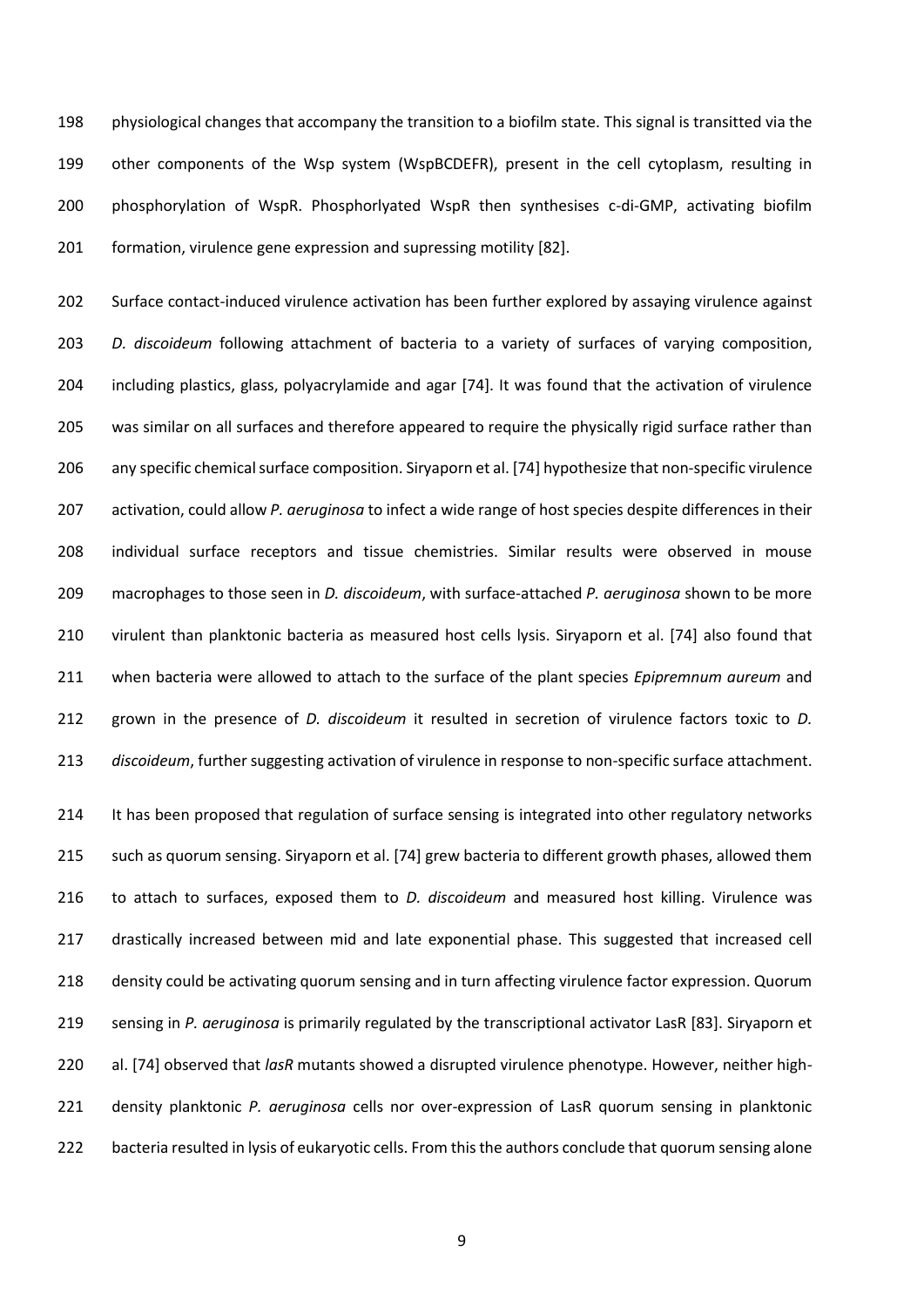is not sufficient for optimum virulence and that mechanosensing is also of crucial importance. As such, this indicates that PilY1 mechanosensing and LasR dependent quorum sensing act in concert to ensure appropriate virulence regulation in *P. aeruginosa*. This non-specific mechanosensing behaviour is believed to allow *P. aeruginosa* to infect a broad range of host species while maintaining carefully regulated virulence mechanisms.

## *Proteus mirabilis*

 *Proteus mirabilis* is a pathogen associated with infections of the urinary tract. On contact with a surface *P. mirabilis* can undergo a phenotypic change from small swimmer cells, adapted to life in liquid, into longer swarmer cells expressing high numbers of flagella that promote persistence within the host [84]–[86]. This differentiation is a metabolically costly process and involves the expression of 50 genes, including several known to encode virulence factors which improve *P. mirabilis* survival and mediate damage to the host [87].

 It has been shown that, like *P. aeruginosa*, *P. mirabilis* uses flagellar impedance as a signal of surface contact [88]. Inhibition of the rotation of the flagellar motor can result from several different physical interactions. These include contact with solid surfaces, high viscosity liquids and the binding of flagellar components by specific antibodies [89]. Belas et al. [89] found that mutations in many flagellar genes resulted in *P. mirabilis*losing the ability to switch to a swarming phenotype. Surprisingly, it was also found that mutation of genes that encode for the flagellar basal structure (*fliF*, *fliG* and *fliL*) resulted in differentiation into swarmer-like cells in non-inducing liquid media and hyper-elongated swarmer cells when grown on solid agar. The constitutive activation of this swarmer differentiation pathway via specific flagellar components further reinforces the role of the flagella as a mechanosensory organelle capable of detecting proximity to a surface [90]. Activation of the flagellar sensory pathway via these mutations was shown to up-regulate the expression of *zapA* which encodes a metalloprotease, an enzyme that can degrade antibacterial peptides, such as LL-37 and β-defensin,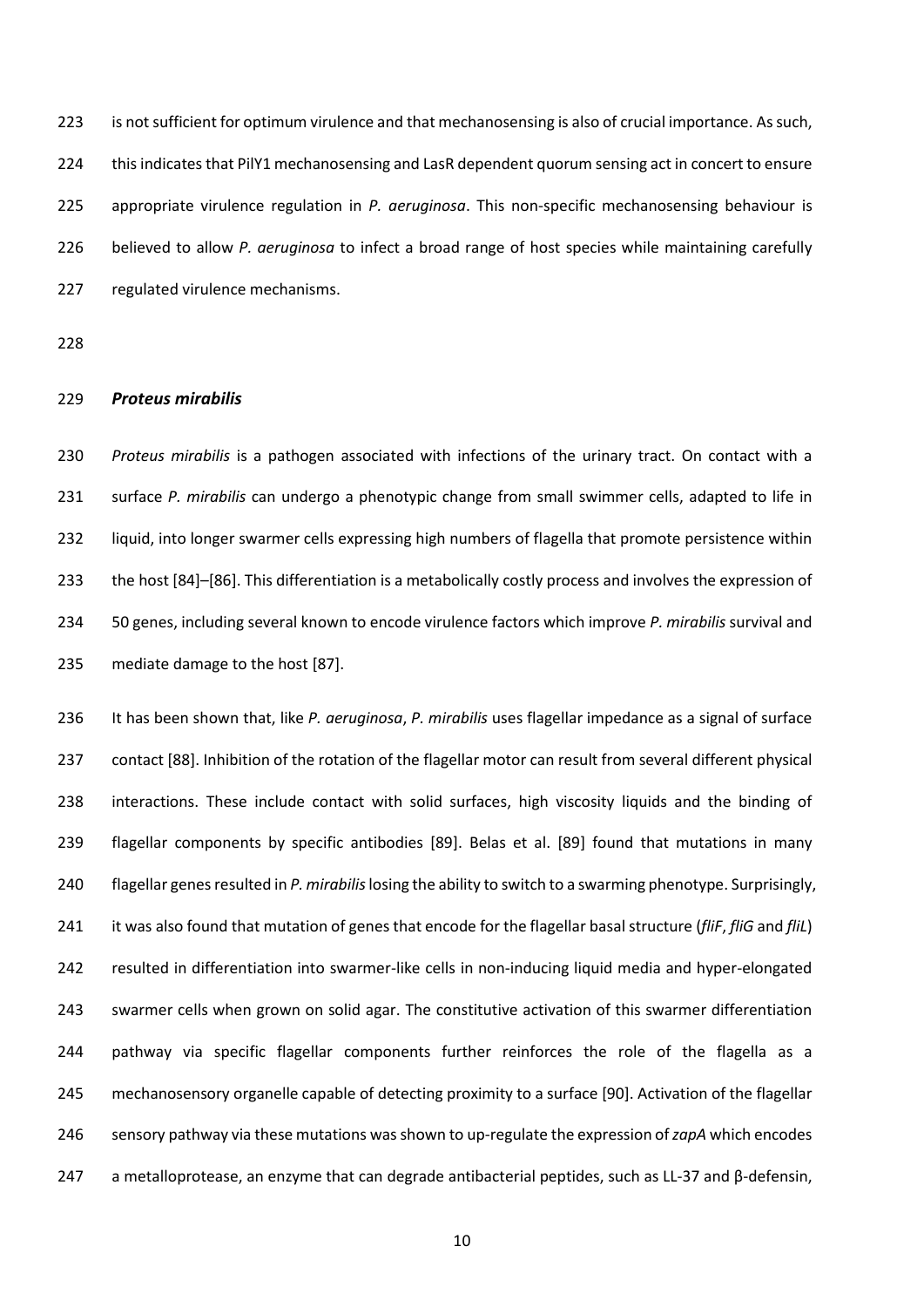that are used by the immune system to help fight bacterial infection [87], [91]. Sensory pathway activation was also shown to up-regulate the expression of *hpmB* [89], the first gene in the *hpmBA* operon. This operon also encodes the HpmA hemolysin which is a major cytotoxin used by many clinical *P. mirabilis* strains to cause tissue damage and facilitate cellular invasion by the bacteria [87]. Mechanosensing of surfaces via the flagella allows *P. mirabilis* to carefully regulate the differentiation process from swimmer to swarmer cells and so to more efficiently regulate the production of virulence factors needed for colonisation and persistence within its host.

#### *Escherichia coli*

 *Escherichia coli* are an extremely diverse species of commensal and pathogenic bacteria found in the GI tract of many organisms. Many *E. coli* strains are not harmful to their hosts, but certain strains can cause infections at various sites in the body including infections of the urinary and GI tract [92]. In addition to using numerous chemical sensory systems, *E. coli* has also been shown to regulate its virulence through the use of mechanosensors [30].

 *Enterohemorrhagic E. coli* (EHEC) strain O157:H7 is a problematic pathogen that causes haemorrhagic colitis, and in more severe cases kidney damage in the form of haemolytic uremic syndrome (HUS). The development of HUS is linked with high morbidity and mortality [93]. EHEC infections are typically acquired by ingestion of foods contaminated by faecal material. EHEC uses a T3SS, several adhesins and Shiga toxins as virulence factors to mediate disease [94]–[96]. The T3SS is encoded on a horizontally acquired pathogenicity island, designated as the locus of enterocyte effacement (LEE) and 268 consists of 4 polycistronic operons (LEE1-5), activated by the first of these (LEE1). LEE1 contains a crtically important activator of the LEE,known as Ler, or LEE-encoded regulator [97]. The T3SS allows EHEC to inject effector proteins into the host cells that line the large intestine, remodelling the actin 271 cytoskeleton to form pedestals on which the bacteria adhere tightly. These pedestals are known as attaching and effacing (A/E) lesions, are highly characteristic of EHEC infection and are very effective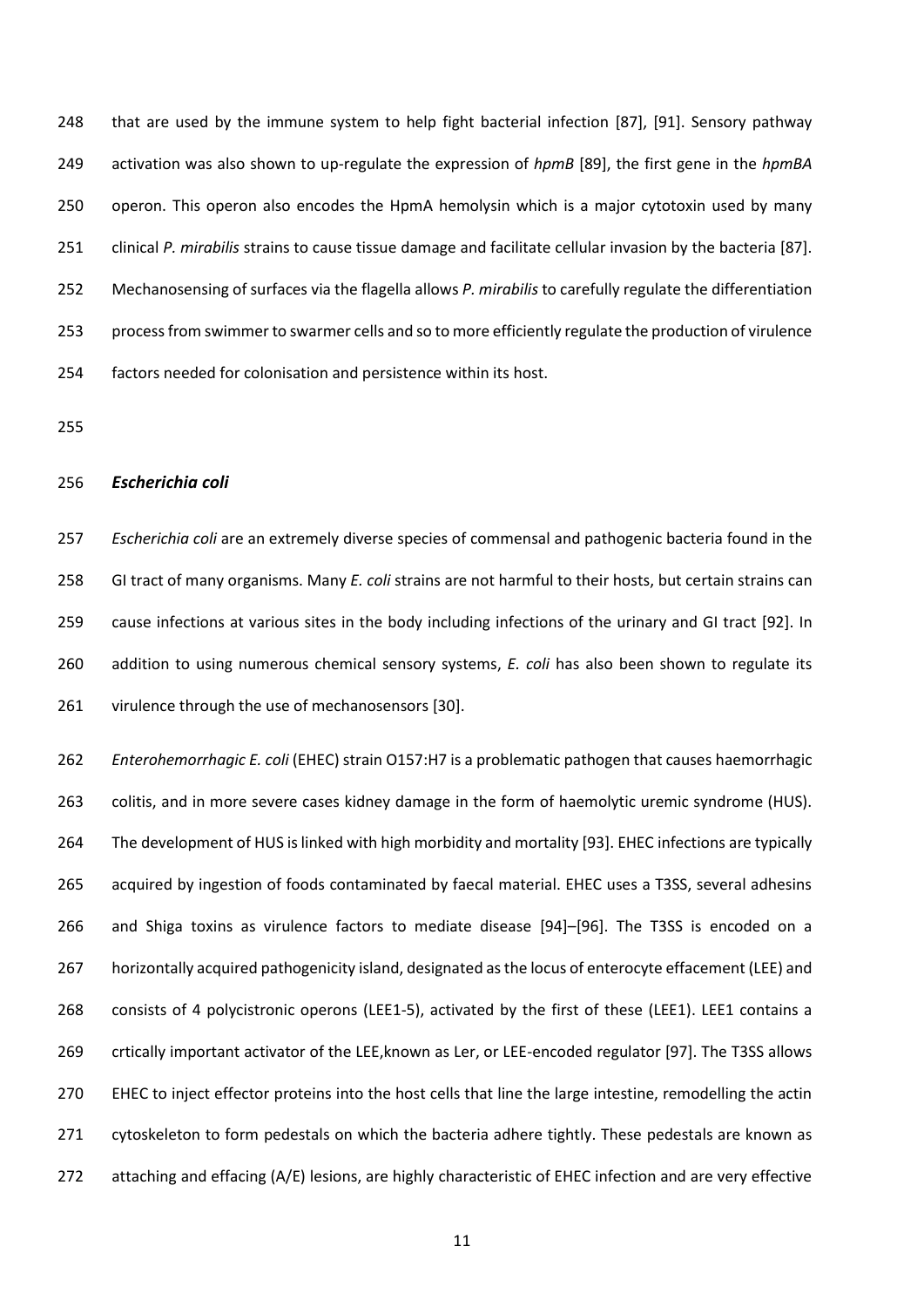at promoting their persistence in the intestinal environment [98], [99]. Expression of the LEE in EHEC is controlled by both chemical signals and physical forces acting on mechanosensory apparatus. The LEE has been shown to be induced by several environmental cues including temperature shifts as the bacteria travels through the gastrointestinal (GI) tract, neutral pH after exit from the stomach, reduced oxygen concentrations, quorum sensing molecules, bicarbonate, glucose and hormone signals from the host [100]–[104].

279 Alsharif et al. [30] showed that the LEE is only weakly induced by chemical environmental signals alone. Alsharif et al. [30] infected HeLa epithelial cells with EHEC and monitored LEE1 promoter activity using fluorescence microscopy and GFP producing reporter strains. Bacteria that attached to host cells displayed strong activation of *ler* and formation of the characteristic A/E lesions. However, bacterial cells that attached to glass rather than the host cell surface showed comparatively weak LEE activation even in Dulbecco's Modified Eagle Medium (DMEM) which has been previously shown to be an activator of Ler [105]. *Ler* is activated by GrlA (itself encoded on the LEE pathogenicity island) and in *ΔgrlA* strains LEE1 was not strongly induced on host-attached nor unattached bacteria and significantly reduced formation of A/E lesions was observed. A recent paper by Sirisaengtaksin et al. [106] has shown that GrlA is also required to transition from the inner membrane of planktonic cells to the cytoplasm to efficiently activate virulence genes. Bacteria expressing GrlA-GFP fusion proteins were adhered to polylysine coated microfluidic channels before applying fluid shear. GrlA is a membrane-291 bound transcription factor under normal conditions but when shear forces are encountered by EHEC, 292 GrIA is released into the cytoplasm. Here it binds and activates the LEE1 promoter triggering the expression of the LEE operon [106] and hence optimal T3SS activity.

 These studies illustrate how *E. coli* senses changes in physical force and alters the expression of virulence factors in response (LEE operon genes). Despite the specific attachment factor responsible for binding to the polylysine coated substrate not being reported by Sirisaengtaksin et al. [106], the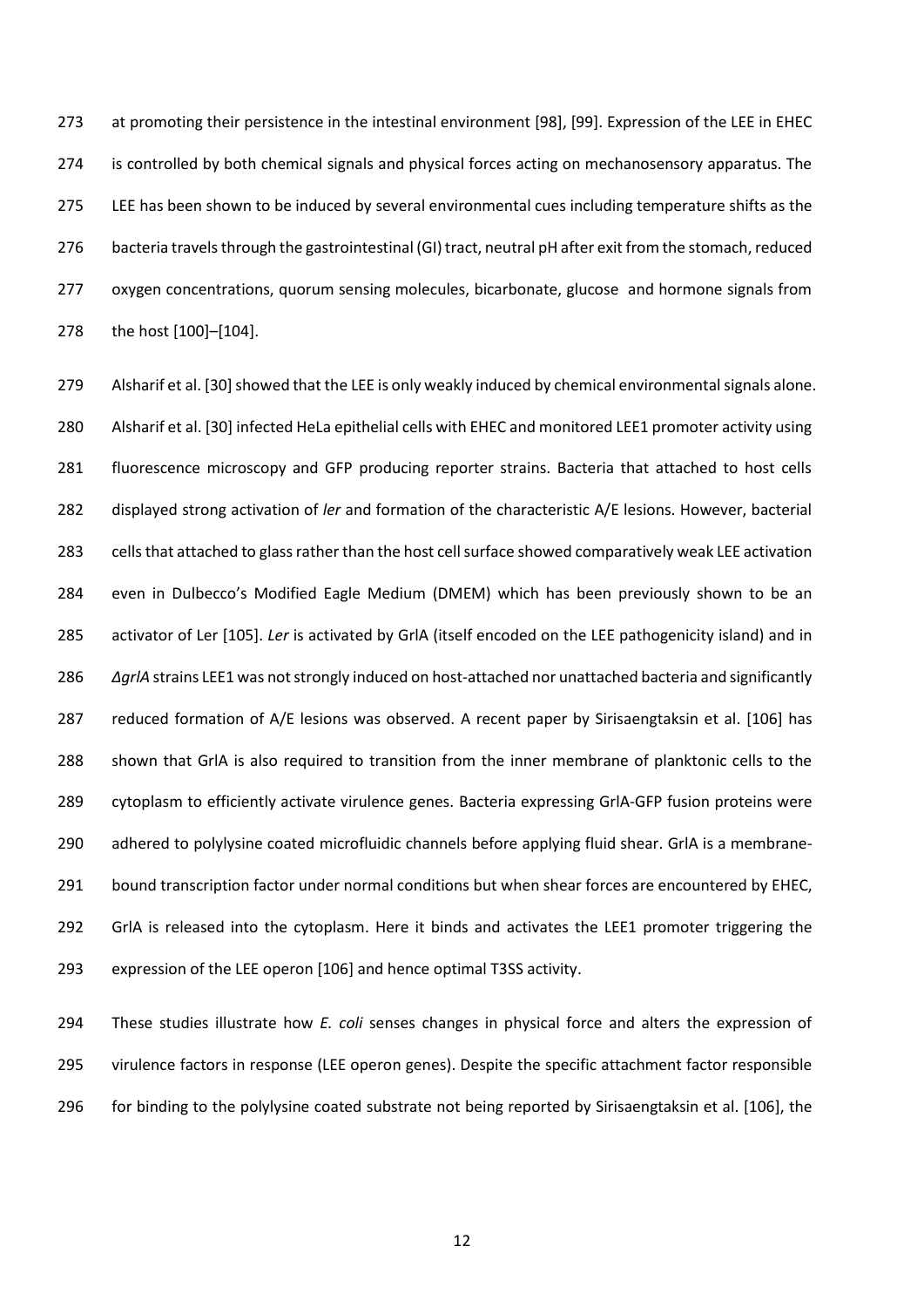flagellum of pathogenic *E. coli* have been shown to play a role in adhesion [107] and more recently in mechanosensing [108].

 Laganenka et al. [108] show that the flagella of various pathogenic *E. coli* act as mechanosensors during infection, aiding in the regulation of motility to improve survival within the host. Laganenka et al. [108] compared motility of a variety of pathogenic and commensal *E. coli* strains by soft agar motility assays and single-bacterium movement tracking. Increased motility was observed in pathogenic strains when grown in low percentage agar plates compared to liquid media. This was not the case in commensal strains, which showed similar motility in both media forms. To examine the underlying regulatory mechanism, changes in flagellar gene expression were monitored using GFP fluorescence reporters. This revealed that in pathogenic strains *fliA* (encoding the sigma factor controlling flagellar genes) and *fliC* (encoding flagellin, the major flagellar structural protein) [109] were highly downregulated in liquid culture [108].

 Laganenka et al. [108] hypothesize that increased flagellar impedance due to the porous structure of the low percentage agar compared to liquid media results in an increased physical load on the flagellar motor. *E. coli* flagella have been shown to respond to flagellar motor load by the recruitment of additional stators (the force generation units used to drive motor motion) [110]. Knockout mutants of the *fliC* and *motA* genes, which encode key components of the flagellar filament and the motor-stator complex respectively, were constructed. These mutants had either lower physical loads on the motor (*ΔfliC*) or non-functional motors (*ΔmotA*). Both modifications resulted in pathogenic strains that were unable to activate motility in either liquid or agar media. As previously discussed in this review, impedance of the flagella can also take place due to attachment or contact with a surface [46], [111]. Laganenka et al. [108] studied the effects of increasing flagellar load by forced surface contact during centrifugation and by growth on semi-solid agar, with both conditions resulting in increased expression of *fliC*.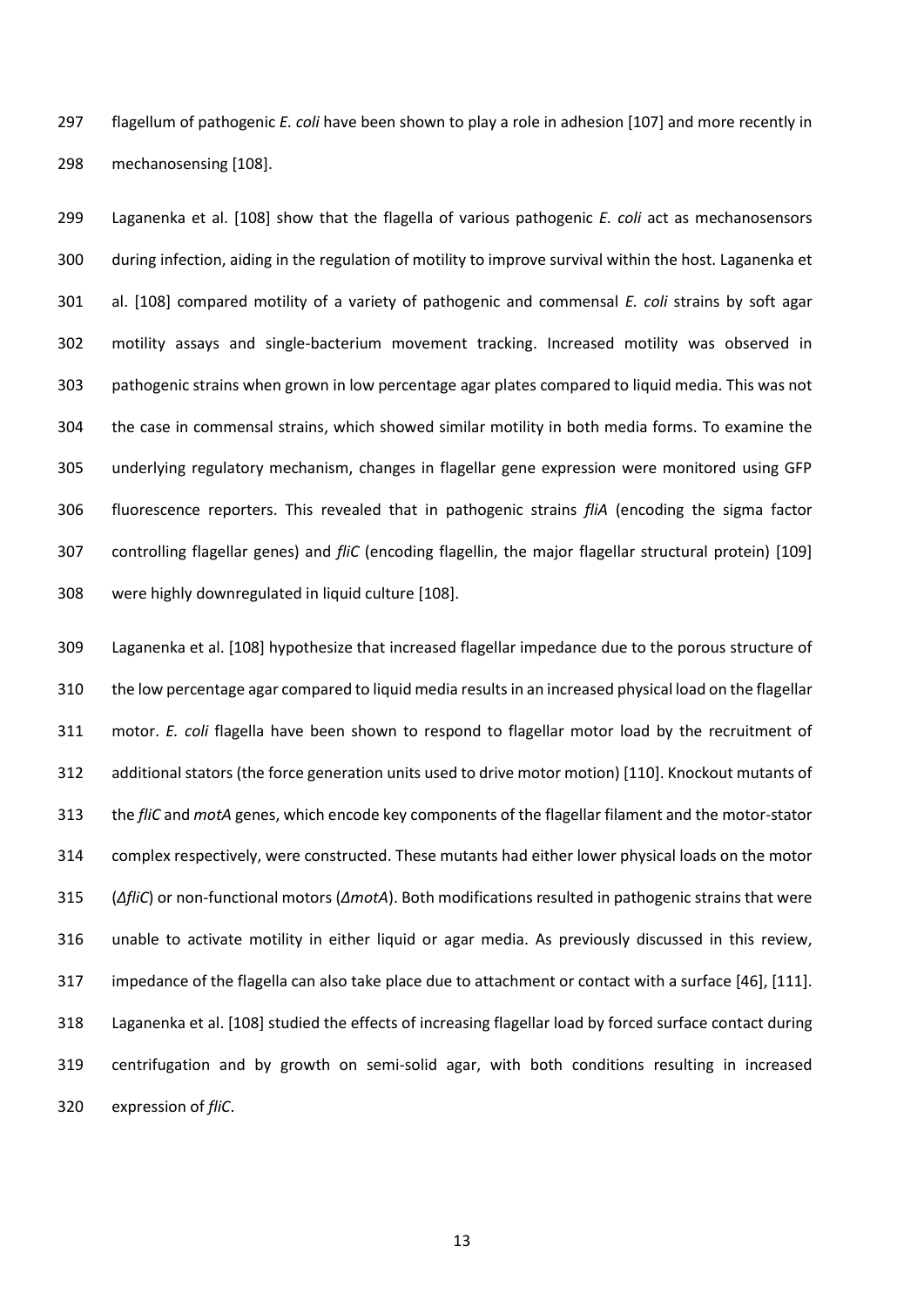These observationsindicate that upregulation of flagellar genes and the associated motility phenotype is important in certain pathogenic but not commensal *E. coli* strains and that this is mediated by increased physical loads on the flagellar motor. During infection, flagella act as an antigen that the immune system can quickly recognise and mount a response to [112]. Laganenka et al. [108] therefore also hypothesize that flagellar mechanosensing aids in successful host colonisation by increasing expression of flagella in the early stages of infection when motility is useful in promoting contact with the epithelial cells. The authors expect decreasing flagella expression in later infection stages, possibly via quorum sensing, to reduce the hosts immune response to the flagella [108]. Mechanosensors such as flagella and their associated signalling systems allow for careful regulation of virulence, incorporating information from both chemical and physical cues. This allows pathogenic *E. coli* such as EHEC to produce the appropriate response to a highly dynamic and hostile host environment, promoting their survival and persistence.

#### *Vibrio cholerae*

 The Vibrionaceae represent a diverse family of marine bacteria that can exist in a free-living planktonic state in the water column and also in a surface-attached state in shellfish, copepods and phytoplankton (natural hosts) or indeed within human hosts where they are opportunistic pathogens [113]. As such, the sensing of surface attachment is of critical importance in determining appropriate changes in gene expression. In planktonic *Vibrio* cells, swimmer cell morphology predominates, with motility being driven by a single polar flagellum that is powered by the sodium motive force (SMF) [114]–[116].

 Inhibition of flagellar rotation through surface contact is thought to disrupt ion flux through the flagellar motor, leading to a transient membrane hyperpolarisation [117]. In *Vibrio cholerae*, deletion of the flagellar motor and chemical disruption of the SMF prevent this hyperpolarisation, thereby blocking the ability of *V. cholerae* to form robust monolayers [117]. Importantly, it has been shown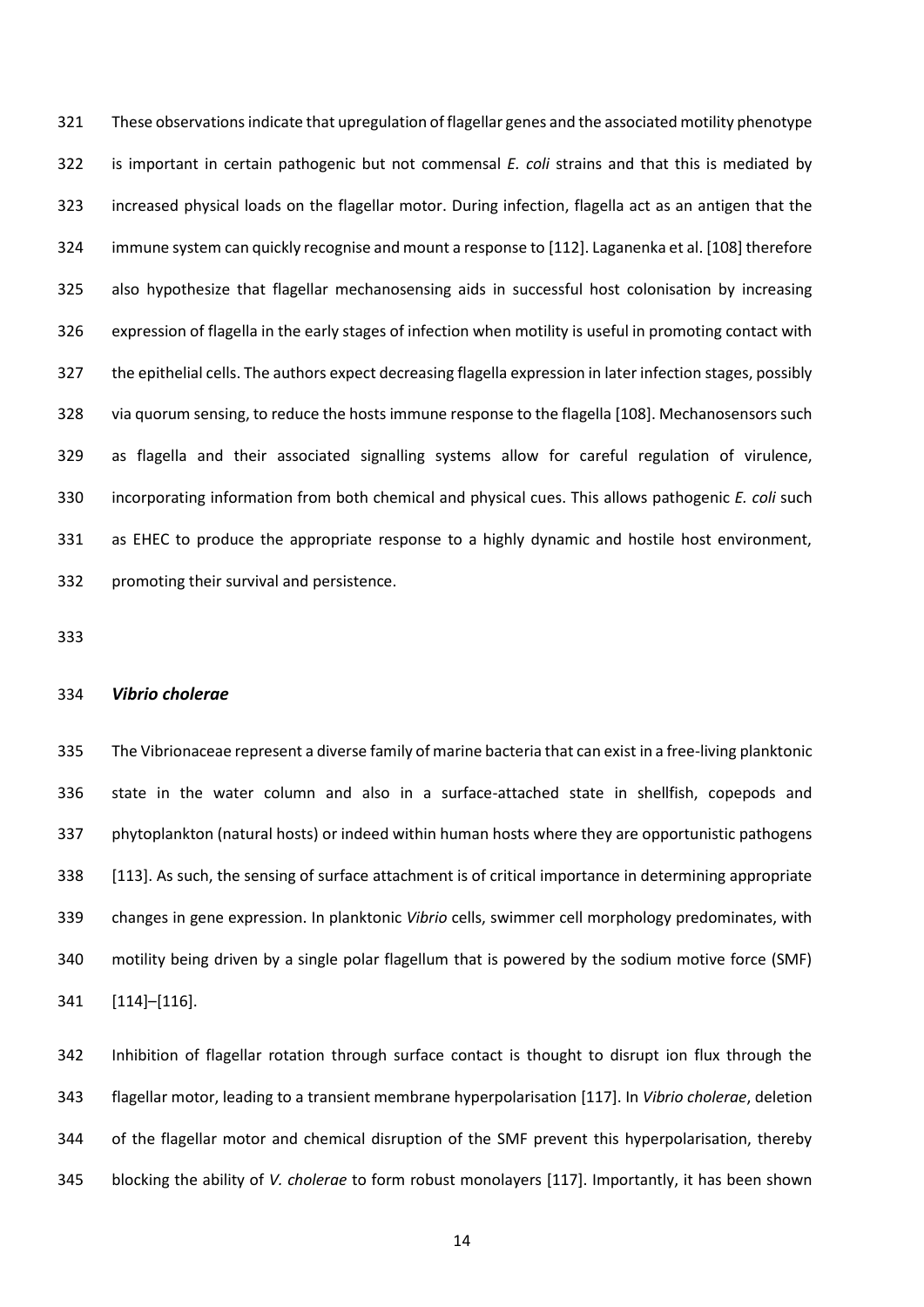that *V. cholerae* mutants with defective motility display enhanced expression of ToxT-regulated virulence factors including cholera toxin, cell-associated haemolysin and the toxin co-regulated pilus [118]. Chemical inhibition and deletion of the NADH ubiquinone oxidoreductase Nqr, which functions as a sodium extruding pump, were shown to hyperactivate *V. cholerae* ToxT [119]. Surface-attached *V. cholerae* produces biofilms encased in exopolysaccharide (EPS) matrix, the production of which is facilitated by two *vps* (*Vibrio* polysaccharide) gene clusters [120]. *V. cholerae* mutants lacking the major flagellin FlaA display constitutive production of EPS, through loss of the ability to sense surface contact, a phenotype which is mediated through phosphorylation of the biofilm master regulator VpsR [121]. Deletion of motor components MotB and MotY in the Δ*flaA* background restored wild type levels of EPS production indicating that both a functional flagellum and the motor-produced SMF are required for fine control of EPS production. The authors observed that the non-flagellated, EPS overproducing Δ*flaA* mutant produced reduced amounts of cholera toxin and toxin co-regulated pilus and was defective for colonisation in a mouse model, highlighting the importance of surface sensing for optimal virulence [121]. Regulation of the switch from swim to stick, with the aforementioned activation of virulence, is also subject to control via the nucleotide second messengers c-di-GMP and guanosine pentaphosphate ((p)ppGpp). C-di-GMP functions by synergistically activating VpsT an upstream activator of VpsR [122] and also manipulating the conformation of the VpsR/σ70-RNAP complex at bound promoters[123]. All three (p)ppGpp synthases possessed by *V. cholerae*, RelA, SpoT and RelV were required for *vpsR* transcription, while only RelV was required for transcription of *vpsT* demonstrating that control of biofilm/attachment and virulence genes is also responsive to nutritional status through stringent response control [124].

# *Vibrio parahaemolyticus*

 In the closely related pathogen *Vibrio parahaemolyticus*, swimmer cells behave similarly to those of *V. cholerae* with a single SMF driven polar flagellum propelling the bacterium through liquid media [115].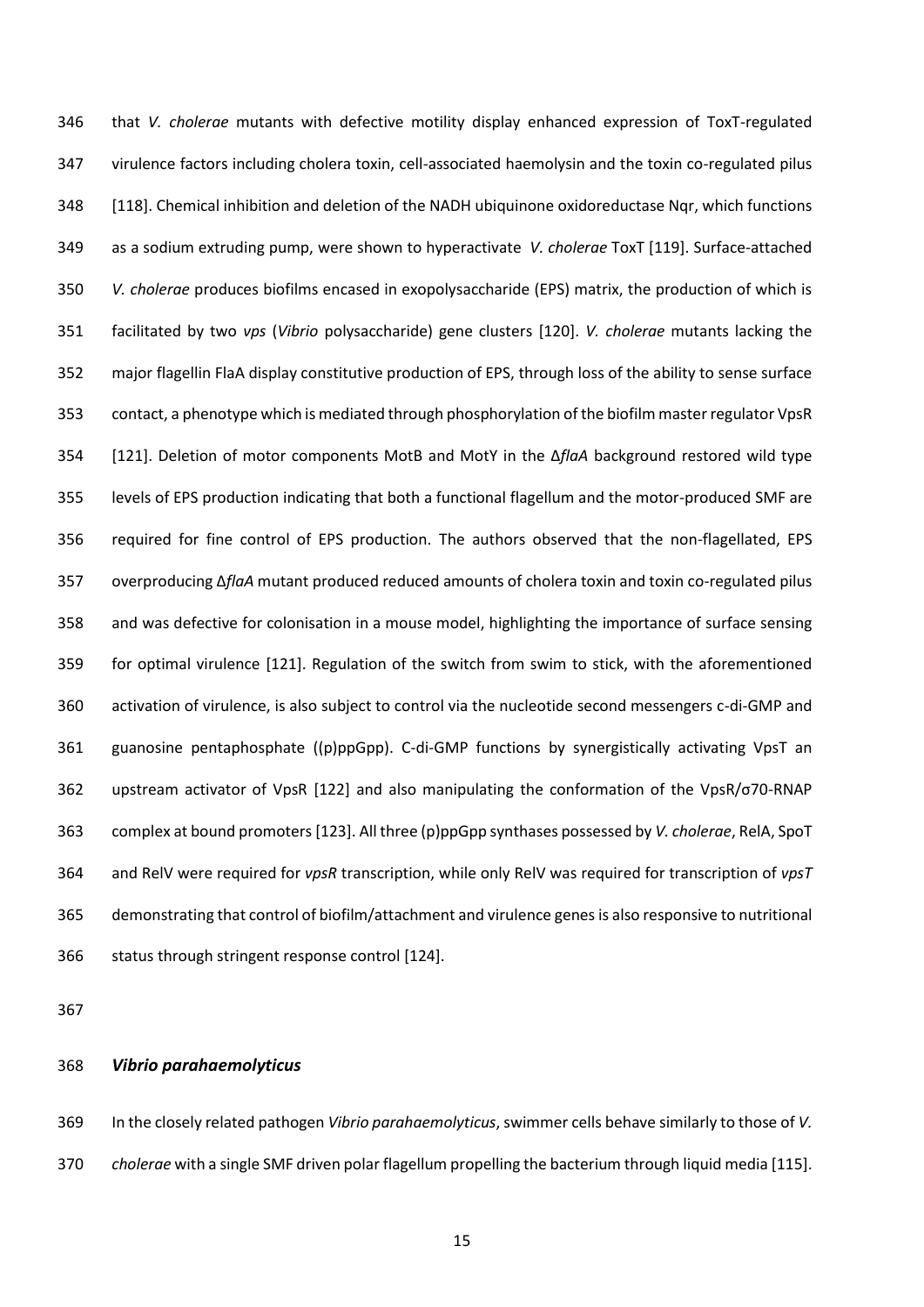Growth on solid surfaces however induces a marked change in cellular physiology with the formation of filamentous, peritrichously flagellated cells[114]. Physical, chemical and genetic disruptions in polar flagellum driven motility lead to activation of the peritrichous lateral flagella, encoded by the *laf* genes [125]. In contrast to the polar flagellum, *laf* flagella are driven by the proton motive force [115].

 Second messenger driven signalling has also been implicated in regulating the switch from planktonic to attached lifestyles in *V. parahaemolyticus*. For example, ScrC possesses both diguanylate cyclase and phosphodiesterase activity, with phosphodiesterase activity predominating in surface attached cells [126]. Two proximally encoded genes (*scrAB*) were found to be capable of modulating the function of ScrC, enabling reduction in the intracellular pool of c-di-GMP and facilitating the switch between swarming motility (*laf* expression) and biofilm associated EPS production via the *cpsA-J* gene cluster [126]. A screen for ScrABC regulated genes identified that in addition to the *laf* and previously identified *cps* genes, a regulator encoding gene *cpsQ* was affected [127]. It was found that *cpsQ* activated *cpsA-J* in a c-di-GMP-dependent manner. Lateral flagella and virulence factors including T3SS1 and the *N*-acetyl glucosamine binding protein GbpA were found to be oppositely regulated to *cpsA*-*J* indicating activation by ScrABC [127].

### **Concluding remarks**

 The investigation of mechanosensing is an exciting and developing field of inquiry that has great potential to improve our understanding of pathogenic bacterial behaviour within the host. In this review, we have discussed the main mechanisms bacteria use to sense mechanical stimuli. These include flagellar impedance, resistance to type IV pili retraction and specific surface-bound adhesins. These sensory mechanisms are known to feed into a variety of signal transduction pathways, often acting by varying the levels of intracellular second messengers such as cAMP in *P. aeruginosa* and c- di-GMP in *P. aeruginosa* and *Vibrio* species. Signals carried through these and other mechanosensing linked pathways act on a wide range of different virulence-associated genes. These include genes encoding additional attachment factors, toxins, secretory systems and motility organelles. These allow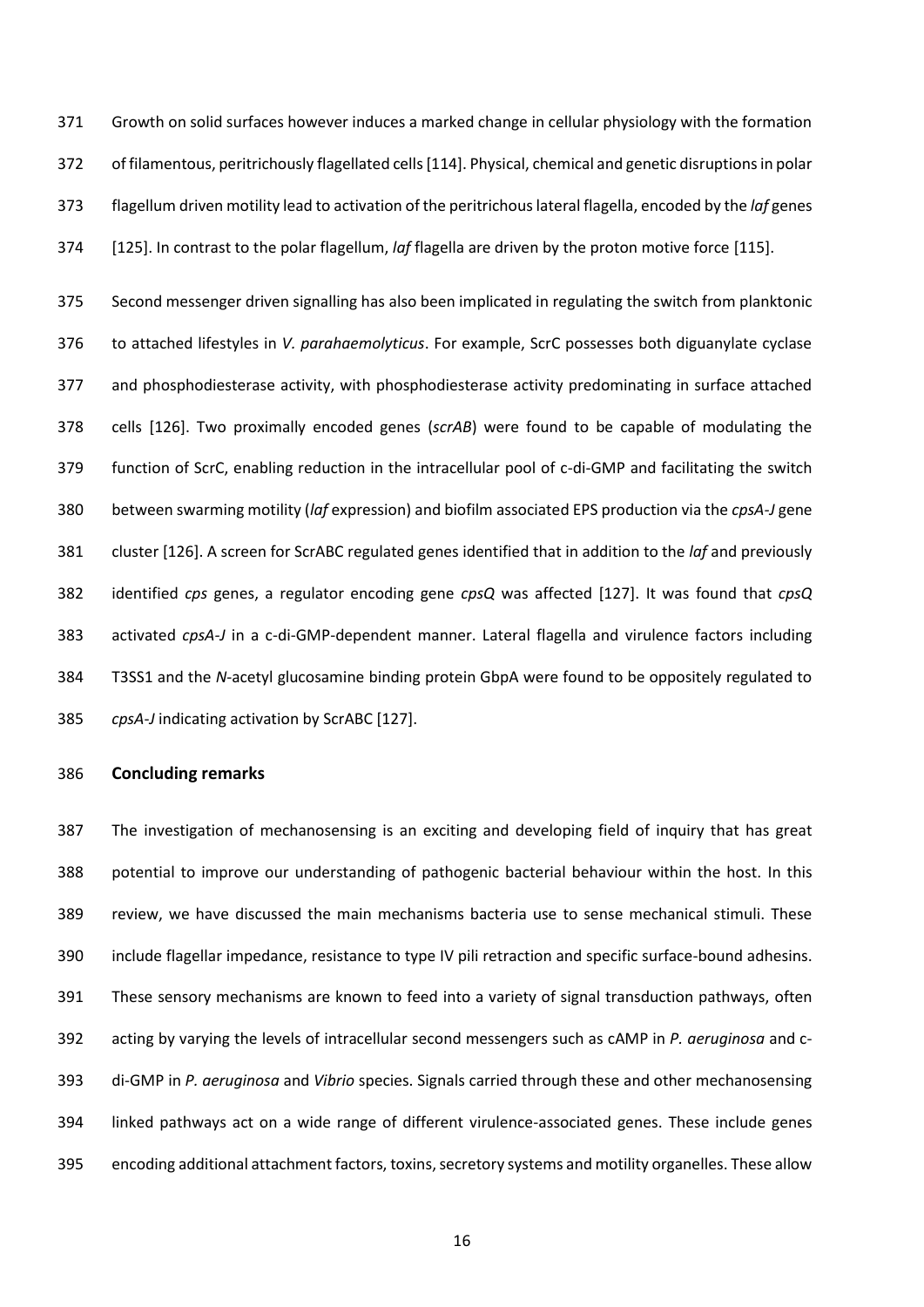the bacteria to spread rapidly across surfaces, invade host cells, and inject effector molecules and release toxins which improve the success of pathogenic bacteria.

 The prospect of future study in this field is exciting and there are many areas we look forward to seeing developed further. These include a more detailed understanding of the conformational changes in flagellar components as they are exposed to physical loads and how these allow for signal generation, a more complete understanding of how mechanosensing is incorporated with other sensory information such as sensing of host molecules and nutrients to fit into the wider picture of bacterial virulence modulation, further exploration of other adhesins which may play similar roles to PilY1 as mechanosensors and an expansion of the range of organisms whose mechanosensory systems are studied to learn more about how well-conserved mechanisms are across different bacterial strains and species.

 Accurate sensing of environmental conditions is vital to allowing both pathogenic and non-pathogenic bacteria to produce an appropriate behavioural response to their surroundings. Not only is this important to bacterial survival but improved scientific understanding of this area could lead to new treatments and therapies. A more complete picture of how mechanosensory systems in pathogens activate virulence gene expression could allow for the development of new anti-virulence interventions which target these systems, disrupting pathogenesis at the outset and improving patient outcomes.

 **Acknowledgements.** JM was supported by an Engineering and Physical Sciences Research Council (EPSRC) Doctoral Training Programme ref: EP/N509668/1.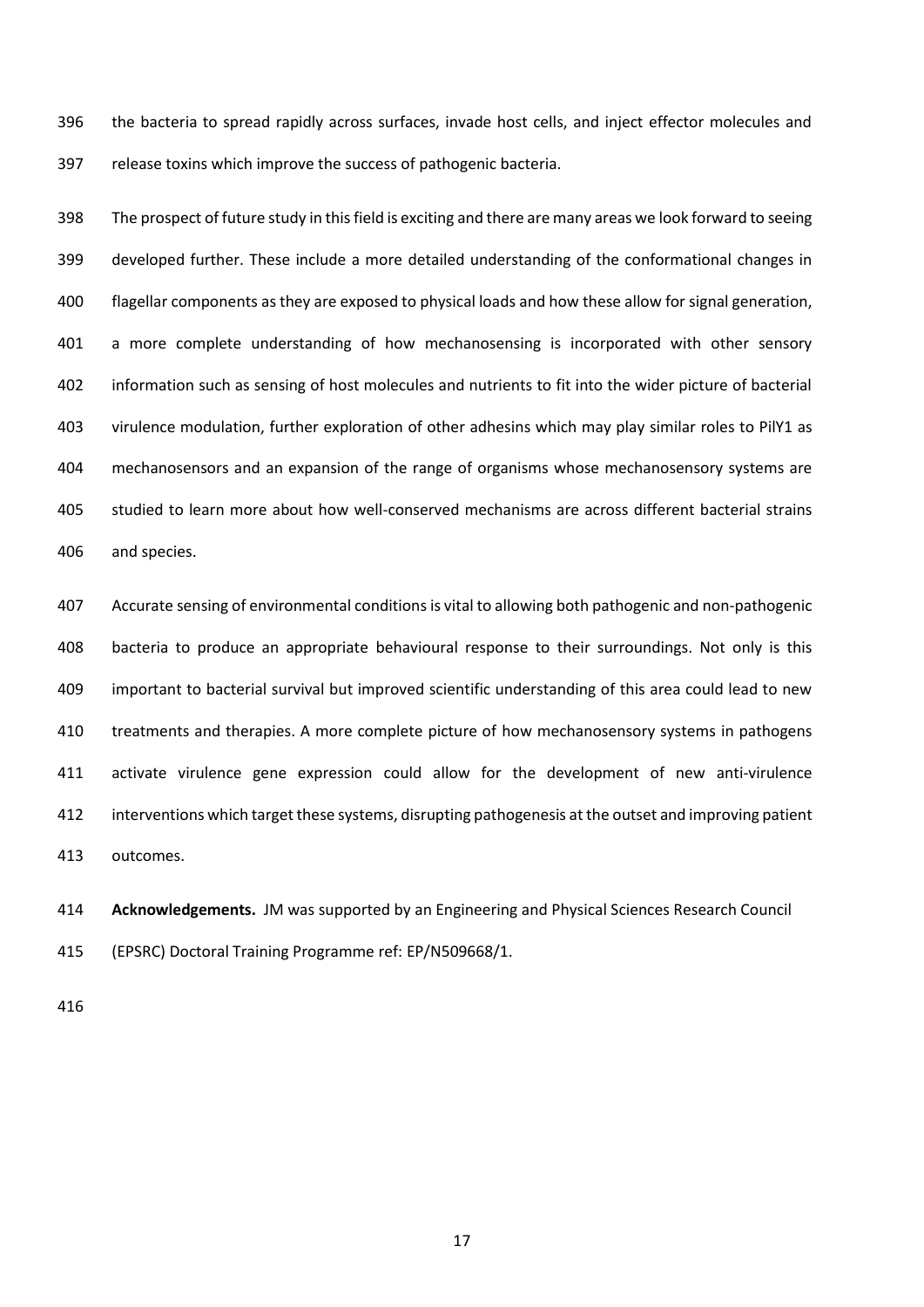**Figure 1: Contact dependent sensing in** *Pseudomonas aeruginosa.* 1a) Contact with, and binding to, a surface triggers the halting of flagellar rotation via interaction between components of the flagellar machinery and FimV. 1b) Contact with a surface allows type IV pili to attach, causing resistance to rhythmic pili retraction. This activates the Chp chemosensory system, triggering an interaction with FimV. 2) FimV causes an increase in production of cAMP, increasing its intracellular concentration. 3) cAMP binds to the Vfr virulence regulator which regulates the activity of over 200 virulence genes. 4a) Genes positively regulated by Vfr include several proteases, toxins and surface localised virulence factors such as the type II and III secretion systems. 4b) The type IV pilus itself is also positively regulated by Vfr and so gives rise to a positive feedback loop of increased surface detection signal and virulence expression. 5) Vfr promotes expression of FimS-AlgR system. 6) AlgR upregulates expression of PilY1, which in turn feeds back into FimS-AlgR, PilJ and Vfr to autoregulate its expression. 7a) PilY1 signals through SadC to increase c-di-GMP production. 7b) Surface growth signals are recognised by WspA and transmitted via the other components of the Wsp system (WspBCDEF) resulting in phosphorylation of WspR. Phosphorylated WspR then synthesises c-di-GMP. 8) C-di-GMP activates biofilm formation, suppresses cell motility and triggers virulence activation.

 **Figure 2: Contact dependent sensing in** *Proteus mirabilis*. 1) Impedance of flagellar rotation signals surface contact. 2) This signal triggers the expression of 50 genes, resulting in the differentiation of small swimmer cells into elongated swarmer cells. These swarmer cells have increased virulence and numbers of flagella, improving their survival on a host surface. 3) ZapA is upregulated, producing a metalloprotease that is able to degrade antibacterial peptides utilised by the immune system of the host organism. 4) HpmB, the first gene in the HpmBA operon, is upregulated. This triggers the production of haemolysin, a major virulence factor responsible for aiding cell invasion and tissue damage of host cells.

 **Figure 3: Contact dependent sensing in** *Escherichia coli.* 1) Shear forces result in GrlA transitioning from the inner cell membrane to the cytoplasm. 2) GrlA activates expression of Ler, which in turn activates expression of the rest of the LEE operon. 3) Expression of the LEE genes results in the assembly of the type III secretion system. This virulence factor allows the injection of specific effector molecules into a host cell, altering the host cytoskeleton and mediating disease. Remodelling of the host allows for close attachment of EHEC, improving survival.

 **Figure 4: Contact dependent sensing in** *Vibrio cholerae.* 1a) Surface contact inhibits the rotation of the flagella, causing disruption to the flow of ions through the flagellar motor. This results in transient hyperpolarisation of the membrane. 1b) C-di-GMP also acts to control virulence gene regulation. C-di- GMP activates VpsT which in turn activates VpsR which binds with RNA polymerase to transcribe target genes. 1c) ((p)ppGpp) acts to control virulence regulation by regulating the expression of the aforementioned VpsT and VpsR proteins. 2) Genes are upregulated in response to these multiple 452 sensory inputs. These include virulence genes encoding factors such as cholera toxin, haemolysin and attachment factors such as the toxin co-regulated pilus. 3) Motility associated genes such as those that encode flagellar components are downregulated by this signalling.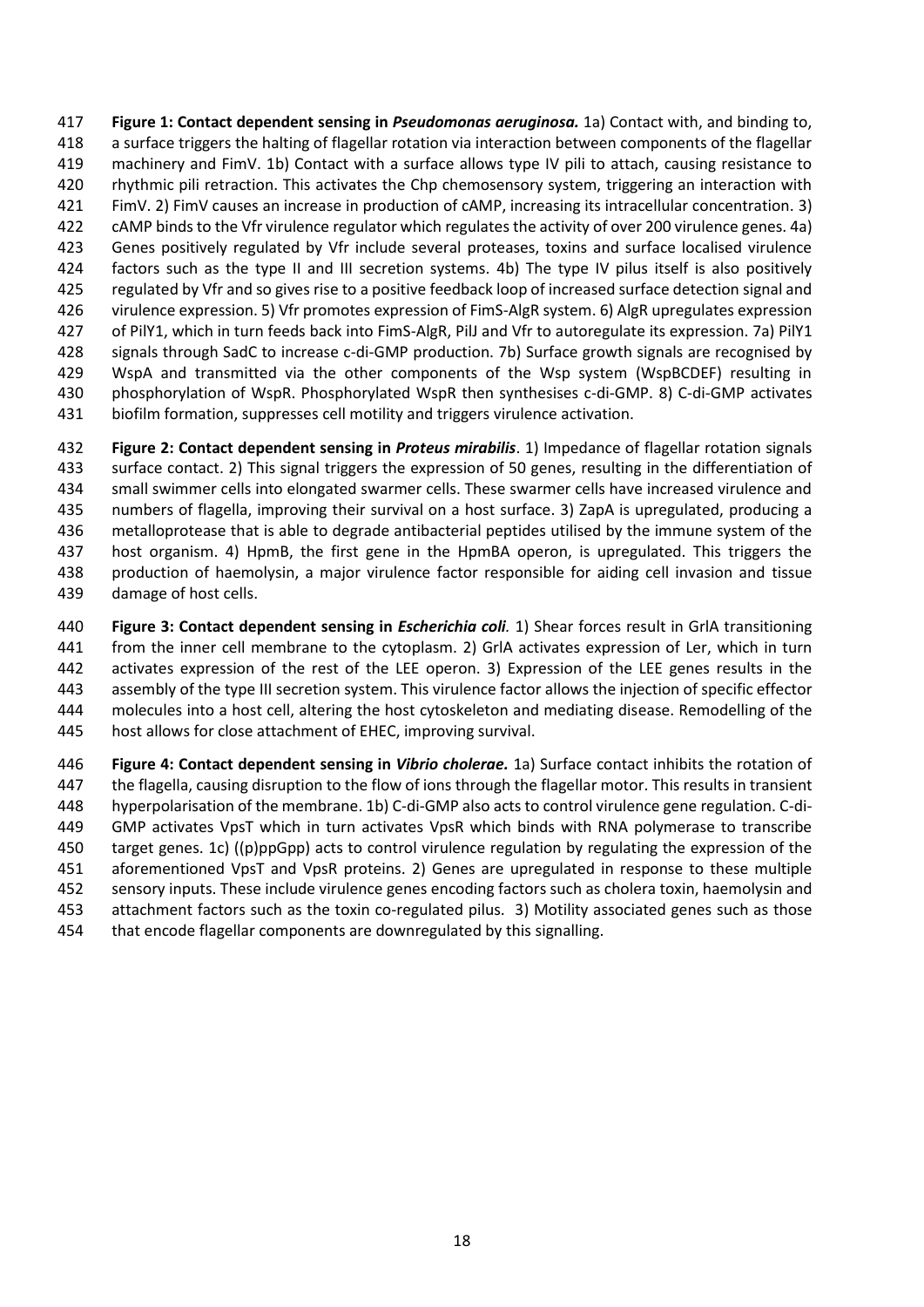```
455 References
```
- [1] J. W. Costerton, Z. Lewandowski, D. E. Caldwell, D. R. Korber, and H. M. Lappin-Scott,
- 'Microbial Biofilms Annual Review of Microbiology, 49(1):711', *Annu. Rev. Microbiol.*, vol.
- 49, pp. 711–45, Jan. 1995.
- [2] G. G. Geesey, W. T. Richardson, H. G. Yeomans, R. T. Irvin, and J. W. Costerton, 'Microscopic examination of natural sessile bacterial populations from an alpine stream', *Can. J. Microbiol.*, vol. 23, no. 12, pp. 1733–1736, Dec. 1977.
- [3] C. E. Zobell, 'The Effect of Solid Surfaces upon Bacterial Activity1', *J. Bacteriol.*, vol. 46, no. 1, pp. 39–56, Jul. 1943.
- [4] H. Heukelekian and A. Heller, 'Relation between Food Concentration and Surface for Bacterial Growth.', *J. Bacteriol.*, vol. 40, no. 4, pp. 547–58, Oct. 1940.
- [5] B. Winnen *et al.*, 'Hierarchical Effector Protein Transport by the Salmonella Typhimurium SPI-

1 Type III Secretion System', *PLoS One*, vol. 3, no. 5, p. e2178, May 2008.

- [6] M. C. Schlumberger *et al.*, 'Real-time imaging of type III secretion: Salmonella SipA injection into host cells', *Proc. Natl. Acad. Sci. U. S. A.*, vol. 102, no. 35, pp. 12548–12553, Aug. 2005.
- [7] A. M. Krachler and K. Orth, 'Targeting the bacteria-host interface strategies in anti-adhesion therapy', *Virulence*, vol. 4, no. 4. Taylor and Francis Inc., pp. 284–294, 2013.
- [8] C. J. Van Oss, 'Hydrophobic, hydrophilic and other interactions in epitope-paratope binding', *Mol. Immunol.*, vol. 32, no. 3, pp. 199–211, Feb. 1995.
- [9] A. K. John, M. Schmaler, N. Khanna, and R. Landmann, 'Reversible daptomycin tolerance of
- adherent staphylococci in an implant infection model', *Antimicrob. Agents Chemother.*, vol.
- 55, no. 7, pp. 3510–3516, Jul. 2011.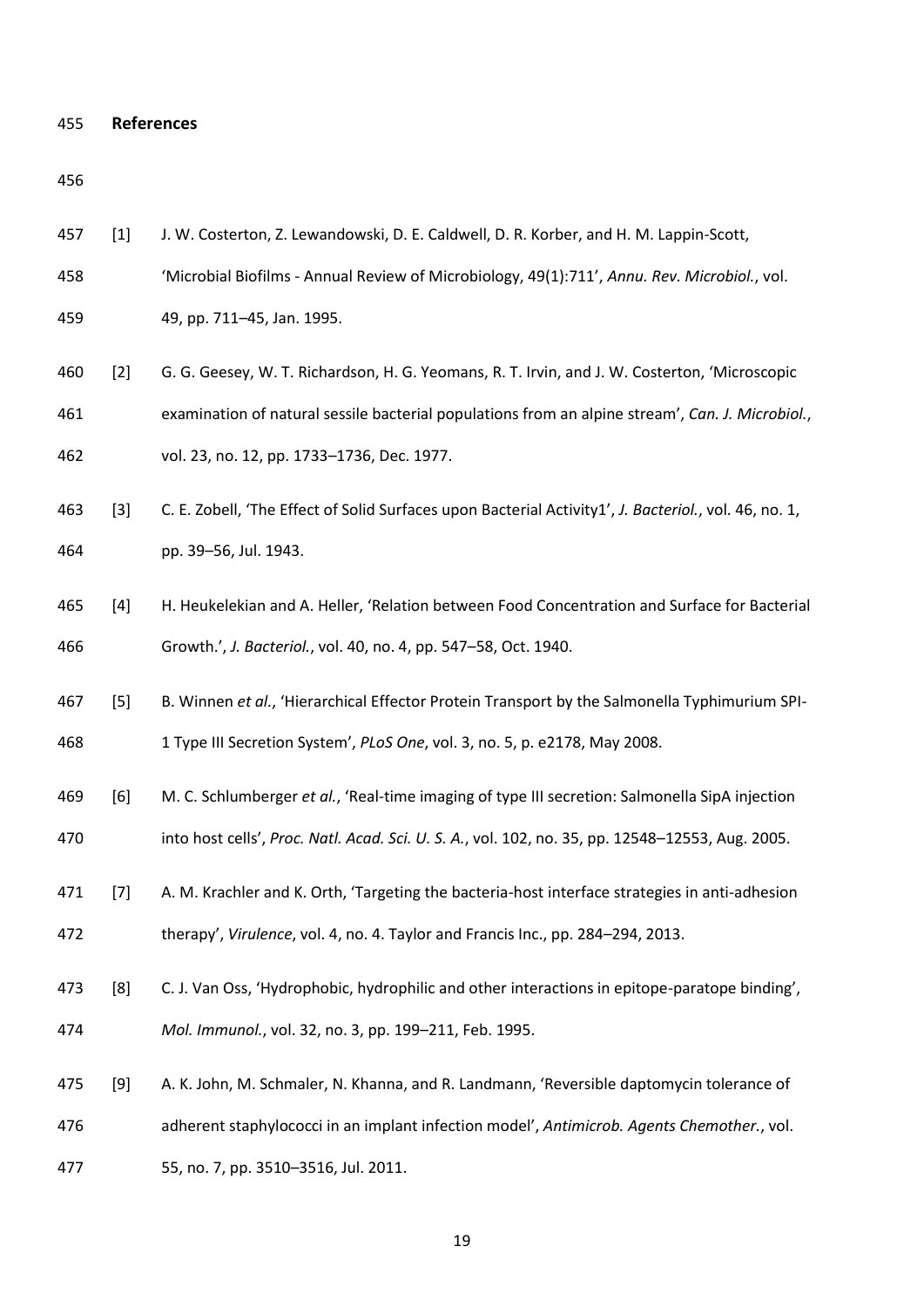- [10] S. S. Branda, J. E. González-Pastor, S. Ben-Yehuda, R. Losick, and R. Kolter, 'Fruiting body formation by Bacillus subtilis', *Proc. Natl. Acad. Sci. U. S. A.*, vol. 98, no. 20, pp. 11621–11626, Sep. 2001.
- [11] H.-C. Flemming, J. Wingender, U. Szewzyk, P. Steinberg, S. A. Rice, and S. Kjelleberg, 'Biofilms: an emergent form of bacterial life', *Nat. Rev. Microbiol. 2016 149*, vol. 14, no. 9, p.
- nrmicro.2016.94, Aug. 2016.
- [12] P. L. Bishop, 'The role of biofilms in water reclamation and reuse', *Water Sci. Technol.*, vol. 55, no. 1–2, pp. 19–26, Jan. 2007.
- [13] S. E. Coetser and T. E. Cloete, 'Biofouling and Biocorrosion in Industrial Water Systems', *Crit. Rev. Microbiol.*, vol. 31, no. 4, pp. 213–232, Jan. 2005.
- [14] G. H. Wadhams and J. P. Armitage, 'Making sense of it all: Bacterial chemotaxis', *Nature Reviews Molecular Cell Biology*, vol. 5, no. 12. Nature Publishing Group, pp. 1024–1037, Dec-2004.
- [15] M. Boer, A. Anishkin, and S. Sukharev, 'Adaptive MscS gating in the osmotic permeability
- response in E. coli: The question of time', *Biochemistry*, vol. 50, no. 19, pp. 4087–4096, May 2011.
- [16] J. M. Wood, 'Bacterial responses to osmotic challenges', *Journal of General Physiology*, vol. 145, no. 5. Rockefeller University Press, pp. 381–388, 01-May-2015.
- [17] J. P. R. Connolly *et al.*, 'The host metabolite D-serine contributes to bacterial niche specificity through gene selection', *ISME J.*, vol. 9, no. 4, pp. 1039–1051, Mar. 2015.
- [18] N. O'Boyle, N. C. A. Turner, A. J. Roe, and J. P. R. Connolly, 'Plastic Circuits: Regulatory
- Flexibility in Fine Tuning Pathogen Success', *Trends in Microbiology*, vol. 28, no. 5. Elsevier
- Ltd, pp. 360–371, 01-May-2020.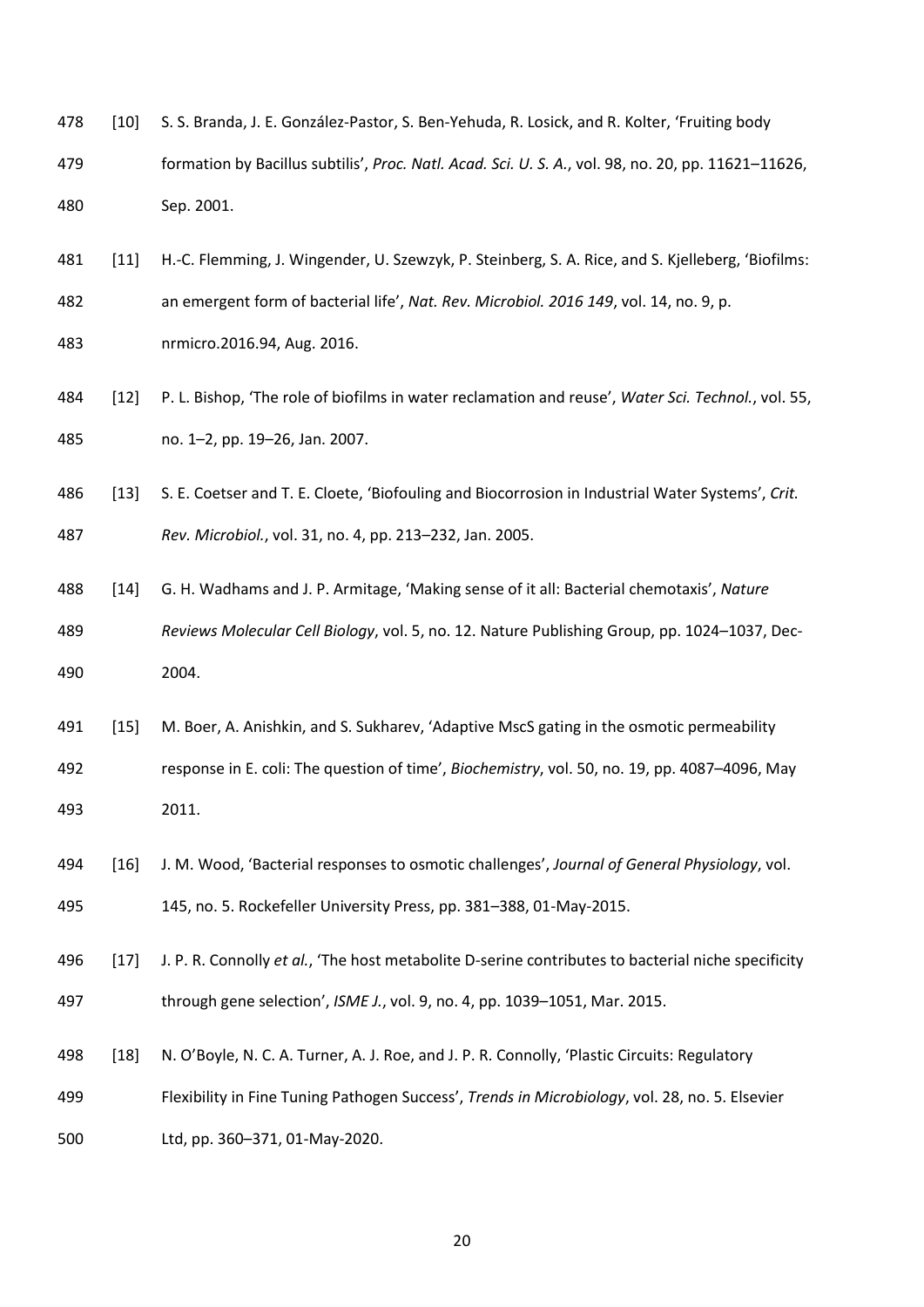- [19] E. Pérez-Rueda and J. Collado-Vides, 'The repertoire of DNA-binding transcriptional regulators in Escherichia coli K-12', 2000.
- [20] A. M. Stock, V. L. Robinson, and P. N. Goudreau, 'Two-Component Signal Transduction', *Annu. Rev. Biochem.*, vol. 69, no. 1, pp. 183–215, Jun. 2000.
- [21] B. B. Finlay and S. Falkow, 'Common themes in microbial pathogenicity revisited.', *Microbiol. Mol. Biol. Rev.*, vol. 61, no. 2, pp. 136–169, Jun. 1997.
- [22] D. J. Lee, S. D. Minchin, and S. J. W. Busby, 'Activating Transcription in Bacteria', *Annu. Rev. Microbiol.*, vol. 66, no. 1, pp. 125–152, Oct. 2012.
- [23] S. E. Maddocks and P. C. F. Oyston, 'Structure and function of the LysR-type transcriptional

regulator (LTTR) family proteins', *Microbiology*, vol. 154, no. 12, pp. 3609–3623, Dec. 2008.

[24] C. Berne, C. K. Ellison, A. Ducret, and Y. V. Brun, 'Bacterial adhesion at the single-cell level',

 *Nature Reviews Microbiology*, vol. 16, no. 10. Nature Publishing Group, pp. 616–627, 01-Oct-2018.

- [25] M. K. Hospenthal, T. R. D. Costa, and G. Waksman, 'A comprehensive guide to pilus
- biogenesis in Gram-negative bacteria', *Nature Reviews Microbiology*, vol. 15, no. 6. Nature Publishing Group, pp. 365–379, 01-Jun-2017.
- [26] C. N. Spaulding *et al.*, 'Functional role of the type 1 pilus rod structure in mediating host-pathogen interactions', *Elife*, vol. 7, Jan. 2018.
- [27] C. K. Ellison *et al.*, 'Obstruction of pilus retraction stimulates bacterial surface sensing',
- *Science (80-. ).*, vol. 358, no. 6362, pp. 535–538, Oct. 2017.
- [28] V. D. Gordon and L. Wang, 'Bacterial mechanosensing:The force will be with you, always', *J. Cell Sci.*, vol. 132, no. 7, Apr. 2019.
- [29] C. A. Rodesney *et al.*, 'Mechanosensing of shear by Pseudomonas aeruginosa leads to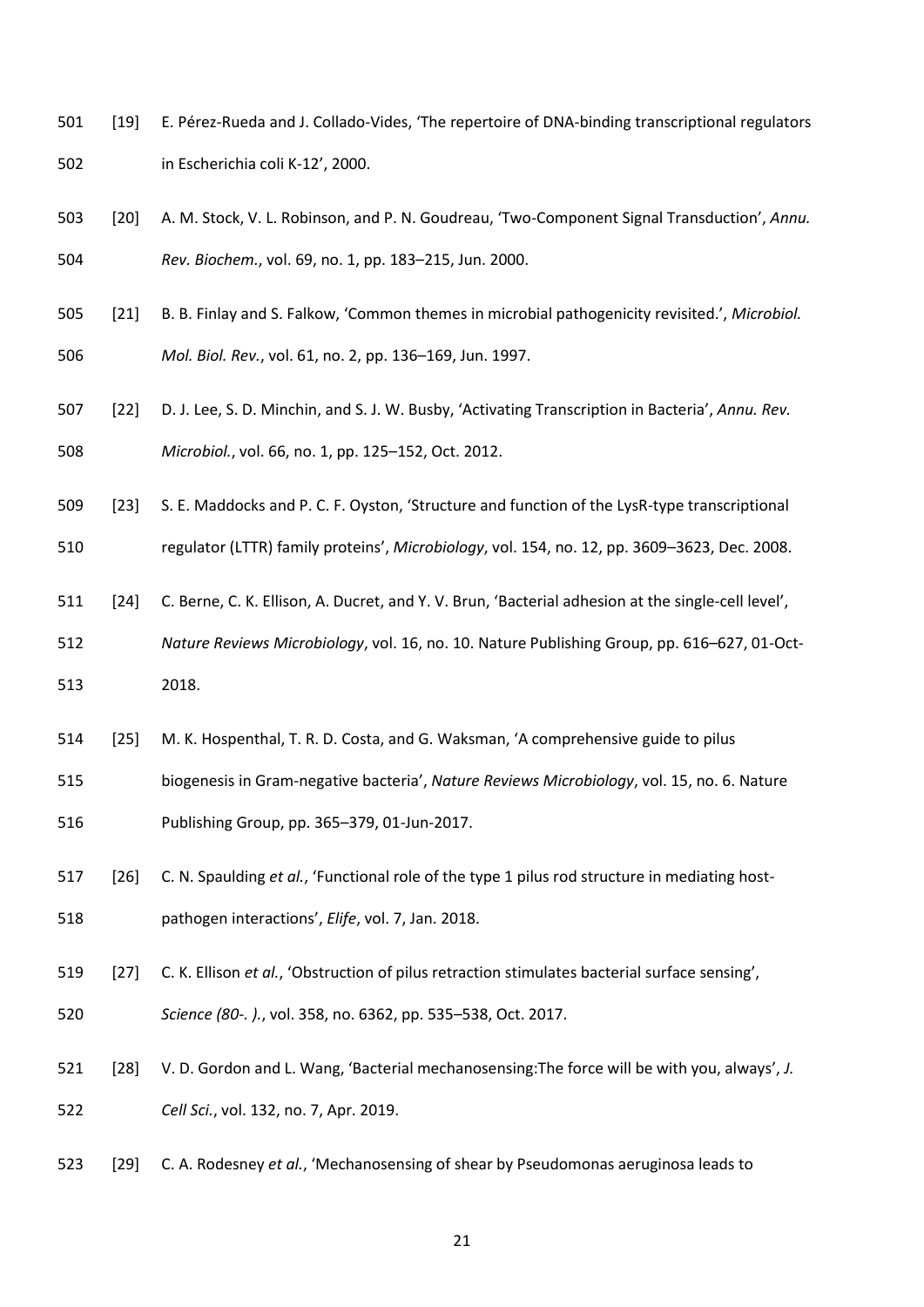- increased levels of the cyclic-di-GMP signal initiating biofilm development', *Proc. Natl. Acad. Sci. U. S. A.*, vol. 114, no. 23, pp. 5906–5911, Jun. 2017.
- [30] G. Alsharif, S. Ahmad, M. S. Islam, R. Shah, S. J. Busby, and A. M. Krachler, 'Host attachment
- and fluid shear are integrated into a mechanical signal regulating virulence in Escherichia coli
- O157:H7', *Proc. Natl. Acad. Sci. U. S. A.*, vol. 112, no. 17, pp. 5503–5508, Apr. 2015.
- [31] T. Najrana and J. Sanchez-Esteban, 'Mechanotransduction as an adaptation to gravity',
- *Frontiers in Pediatrics*, vol. 4, no. DEC. Frontiers Media S.A., p. 140, 01-Dec-2016.
- [32] T. E. P. Kimkes and M. Heinemann, 'How bacteria recognise and respond to surface contact', *FEMS Microbiol. Rev.*, vol. 029, pp. 106–122.
- [33] L. Turner, A. S. Stern, and H. C. Berg, 'Growth of Flagellar Filaments of Escherichia coli Is Independent of Filament Length', 2012.
- [34] S. B. Guttenplan and D. B. Kearns, 'Regulation of flagellar motility during biofilm formation', *FEMS Microbiology Reviews*, vol. 37, no. 6. Oxford Academic, pp. 849–871, 01-Nov-2013.
- [35] L. McCarter, M. Hilmen, and M. Silverman, 'Flagellar dynamometer controls swarmer cell differentiation of V. parahaemolyticus', *Cell*, vol. 54, no. 3, pp. 345–351, Jul. 1988.
- [36] Q. Wang, A. Suzuki, S. Mariconda, S. Porwollik, and R. M. Harshey, 'Sensing wetness: a new role for the bacterial flagellum', *EMBO J.*, vol. 24, no. 11, pp. 2034–2042, Jun. 2005.
- [37] P. P. Lele, B. G. Hosu, and H. C. Berg, 'Dynamics of mechanosensing in the bacterial flagellar
- motor', *Proc. Natl. Acad. Sci. U. S. A.*, vol. 110, no. 29, pp. 11839–11844, Jul. 2013.
- [38] C. J. Gode-Potratz, R. J. Kustusch, P. J. Breheny, D. S. Weiss, and L. L. McCarter, 'Surface
- sensing in Vibrio parahaemolyticus triggers a programme of gene expression that promotes colonization and virulence', *Mol. Microbiol.*, vol. 79, no. 1, pp. 240–263, Jan. 2011.
- [39] M. Schniederberend *et al.*, 'Modulation of flagellar rotation in surface-attached bacteria: A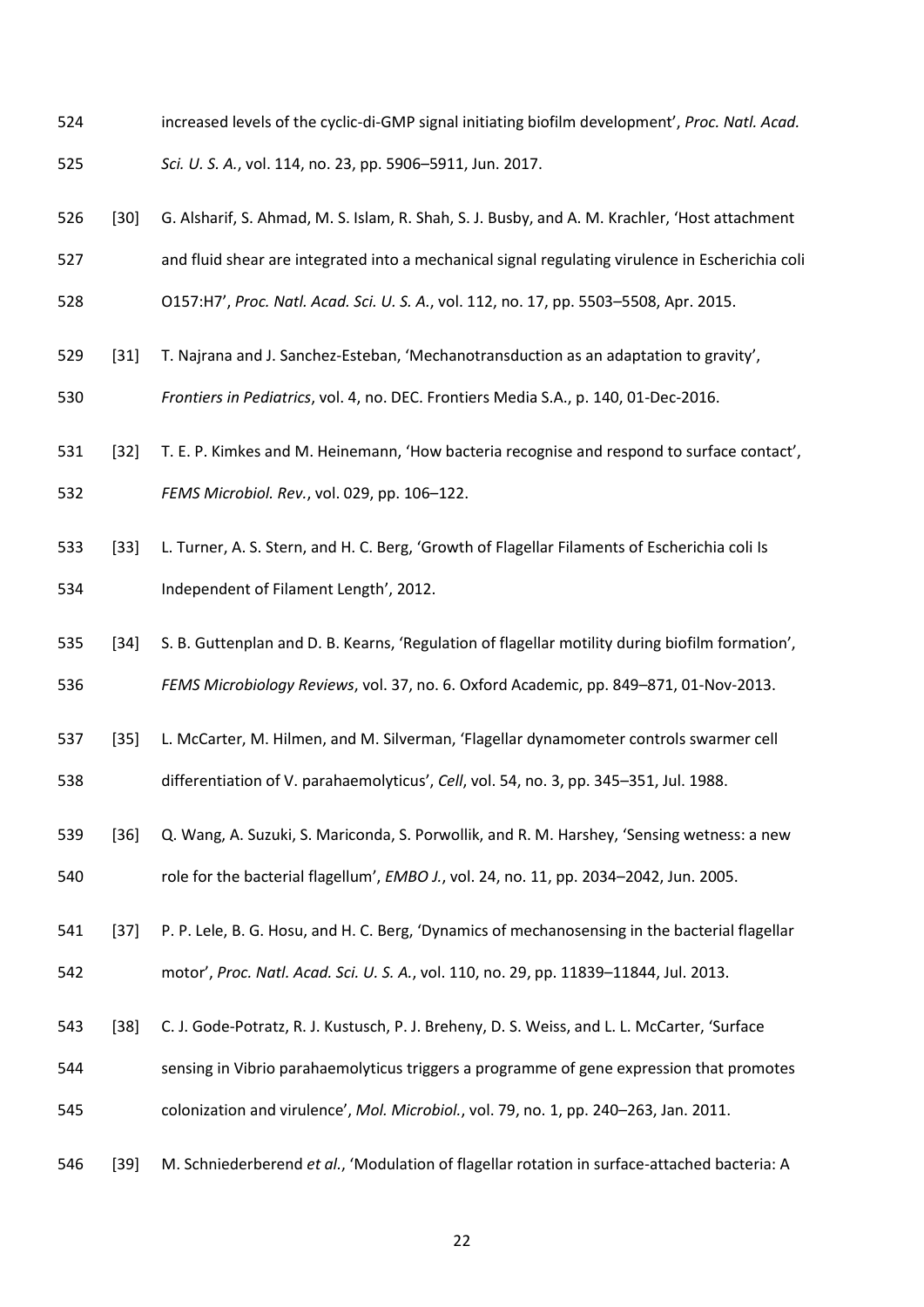- pathway for rapid surface-sensing after flagellar attachment', *PLoS Pathog.*, vol. 15, no. 11, p. e1008149, Nov. 2019.
- [40] L. S. Cairns, V. L. Marlow, E. Bissett, A. Ostrowski, and N. R. Stanley-Wall, 'A mechanical signal transmitted by the flagellum controls signalling in Bacillus subtilis', *Mol. Microbiol.*, vol. 90,
- no. 1, pp. 6–21, Oct. 2013.
- [41] L. Craig *et al.*, 'Type IV pilin structure and assembly: X-ray and EM analyses of Vibrio cholerae toxin-coregulated pilus and Pseudomonas aeruginosa PAK pilin', *Mol. Cell*, vol. 11, no. 5, pp. 1139–1150, May 2003.
- [42] B. Averhoff and A. Friedrich, 'Type IV pili-related natural transformation systems: DNA
- transport in mesophilic and thermophilic bacteria', *Archives of Microbiology*, vol. 180, no. 6.
- Springer, pp. 385–393, 31-Dec-2003.
- [43] G. Reguera, K. D. McCarthy, T. Mehta, J. S. Nicoll, M. T. Tuominen, and D. R. Lovley,
- 'Extracellular electron transfer via microbial nanowires', *Nature*, vol. 435, no. 7045, pp. 1098– 1101, Jun. 2005.
- [44] V. Pelicic, 'Type IV pili: e pluribus unum?', *Mol. Microbiol.*, vol. 68, no. 4, pp. 827–837, May 2008.
- [45] L. Craig, K. T. Forest, and B. Maier, 'Type IV pili: dynamics, biophysics and functional consequences', *Nature Reviews Microbiology*, vol. 17, no. 7. Nature Publishing Group, pp. 429–440, 01-Jul-2019.
- [46] J. S. Mattick, 'Type IV Pili and Twitching Motility', *Annu. Rev. Microbiol.*, vol. 56, no. 1, pp. 289–314, Oct. 2002.
- [47] D. E. Bradley, 'Evidence for the retraction of Pseudomonas aeruginosa RNA phage pili', *Biochem. Biophys. Res. Commun.*, vol. 47, no. 1, pp. 142–149, Apr. 1972.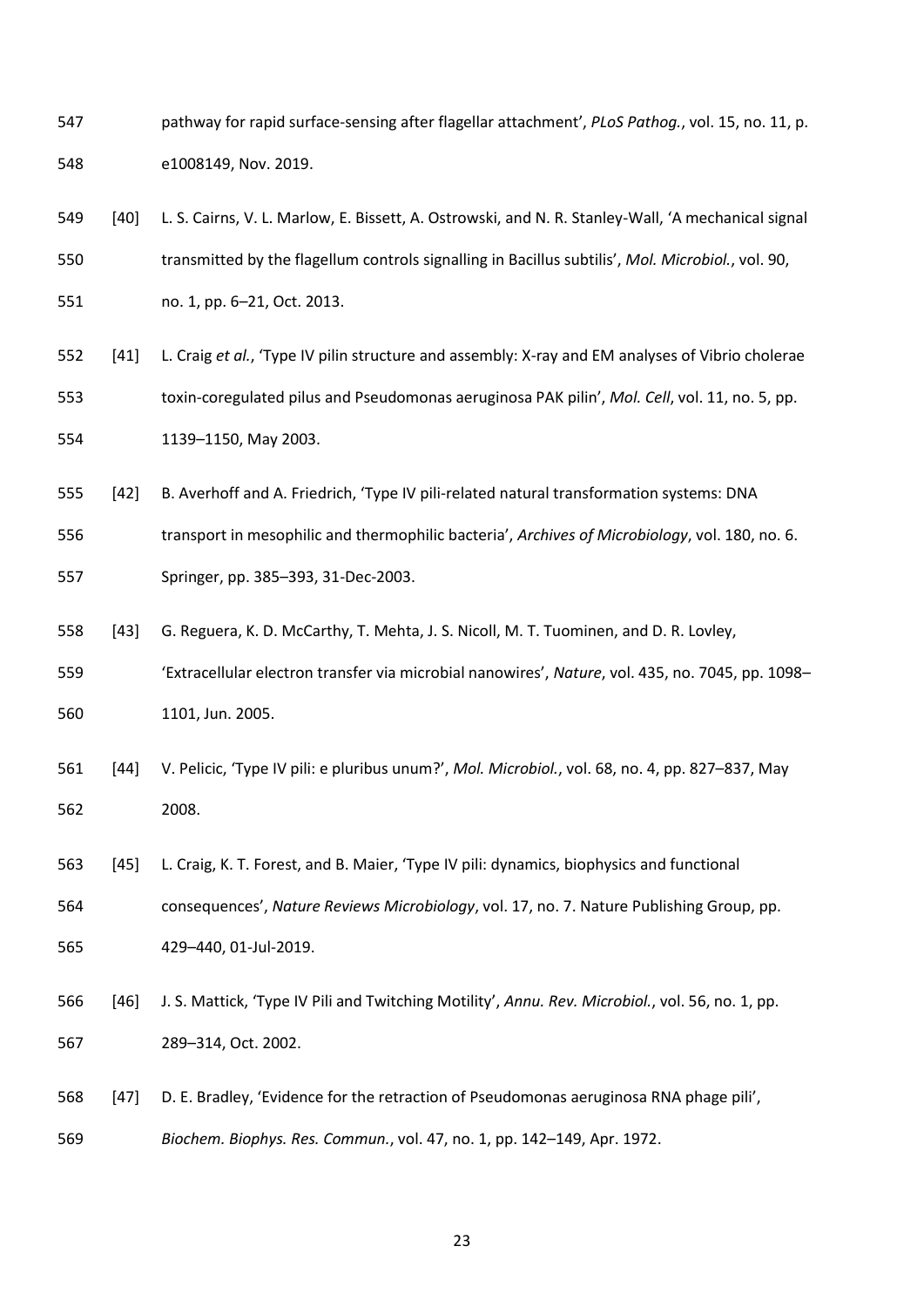- [48] D. E. Bradley, 'A function of *Pseudomonas aeruginosa* PAO polar pili: twitching motility', *Can.*
- *J. Microbiol.*, vol. 26, no. 2, pp. 146–154, Feb. 1980.
- [49] L. L. Burrows, '*Pseudomonas aeruginosa* Twitching Motility: Type IV Pili in Action', *Annu. Rev. Microbiol.*, vol. 66, no. 1, pp. 493–520, Oct. 2012.
- [50] J. S. Mattick, 'Type IV Pili and Twitching Motility', *Annu. Rev. Microbiol.*, vol. 56, no. 1, pp. 289–314, Oct. 2002.
- [51] R. T. Sadikot, T. S. Blackwell, J. W. Christman, and A. S. Prince, 'Pathogen-host interactions in pseudomonas aeruginosa pneumonia', *American Journal of Respiratory and Critical Care*
- *Medicine*, vol. 171, no. 11. American Thoracic Society, pp. 1209–1223, 01-Jun-2005.
- [52] K. A. Coggan and M. C. Wolfgang, 'P. aeruginosa Environmental Lifestyle and Virulence 47
- Global Regulatory Pathways and Cross-talk Control Pseudomonas aeruginosa Environmental Lifestyle and Virulence Phenotype'.
- [53] K. Streeter and M. Katouli, 'Pseudomonas aeruginosa: A review of their Pathogenesis and
- Prevalence in Clinical Settings and the Environment', *Infect Epidemiol Med. 2016 Winter*, vol.
- 2, no. 1, pp. 25–32, 2016.
- [54] S. Stefani *et al.*, 'Relevance of multidrug-resistant Pseudomonas aeruginosa infections in
- cystic fibrosis', *International Journal of Medical Microbiology*, vol. 307, no. 6. Elsevier GmbH,
- pp. 353–362, 01-Sep-2017.
- [55] S. J. Cole and V. T. Lee, 'Cyclic Di-GMP Signaling Contributes to Pseudomonas aeruginosa-Mediated Catheter-Associated Urinary Tract Infection', 2015.
- [56] T. L. Yahr and E. P. Greenberg, 'The genetic basis for the commitment to chronic versus acute infection in Pseudomonas aeruginosa', *Molecular Cell*, vol. 16, no. 4. Cell Press, pp. 497–498, 19-Nov-2004.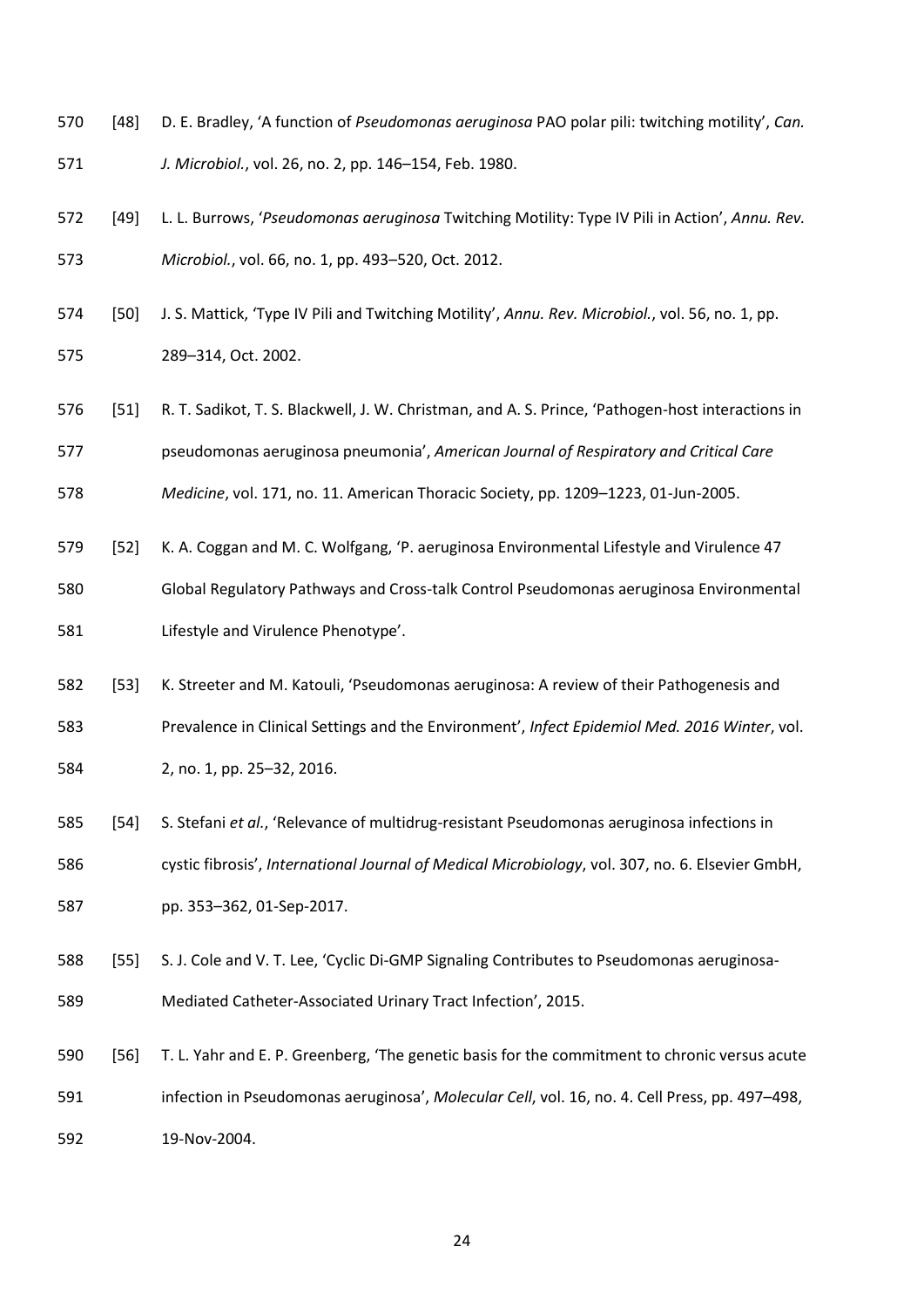- [57] N. C. Caiazza and G. A. O'Toole, 'SadB is required for the transition from reversible to
- irreversible attachment during biofilm formation by Pseudomonas aeruginosa PA14', *J.*
- *Bacteriol.*, vol. 186, no. 14, pp. 4476–4485, Jul. 2004.
- [58] J. C. Conrad *et al.*, 'Flagella and pili-mediated near-surface single-cell motility mechanisms in
- P. aeruginosa', *Biophys. J.*, vol. 100, no. 7, pp. 1608–1616, Apr. 2011.
- [59] B. I. Kazmierczak and D. R. Hendrixson, 'Spatial and numerical regulation of flagellar biosynthesis in polarly flagellated bacteria', *Molecular Microbiology*, vol. 88, no. 4. pp. 655– 663, May-2013.
- [60] T. S. Murray and B. I. Kazmierczak, 'FlhF Is required for swimming and swarming in

Pseudomonas aeruginosa', *J. Bacteriol.*, vol. 188, no. 19, pp. 6995–7004, Oct. 2006.

- [61] M. C. Wolfgang, V. T. Lee, M. E. Gilmore, and S. Lory, 'Coordinate regulation of bacterial virulence genes by a novel adenylate cyclase-dependent signaling pathway', *Dev. Cell*, vol. 4, no. 2, pp. 253–263, Feb. 2003.
- [62] S. J. Suh *et al.*, 'Effect of vfr mutation on global gene expression and catabolite repression control of Pseudomonas aeruginosa', *Microbiology*, vol. 148, no. 5, pp. 1561–1569, May 2002.
- [63] S. E. H. West, A. K. Sample, and L. J. Runyen-Janecky, 'The vfr gene product, required for Pseudomonas aeruginosa exotoxin A and protease production, belongs to the cyclic AMP receptor protein family', *J. Bacteriol.*, vol. 176, no. 24, pp. 7532–7542, Dec. 1994.
- 612 [64] S. A. Beatson, C. B. Whitchurch, J. L. Sargent, R. C. Levesque, and J. S. Mattick, 'Differential regulation of twitching motility and elastase production by Vfr in Pseudomonas aeruginosa', *J. Bacteriol.*, vol. 184, no. 13, pp. 3605–3613, Jul. 2002.
- [65] E. Ferrell, N. L. Carty, J. A. Colmer-Hamood, A. N. Hamood, and S. E. H. West, 'Regulation of Pseudomonas aeruginosa ptxR by Vfr', *Microbiology*, vol. 154, no. 2, pp. 431–439, Feb. 2008.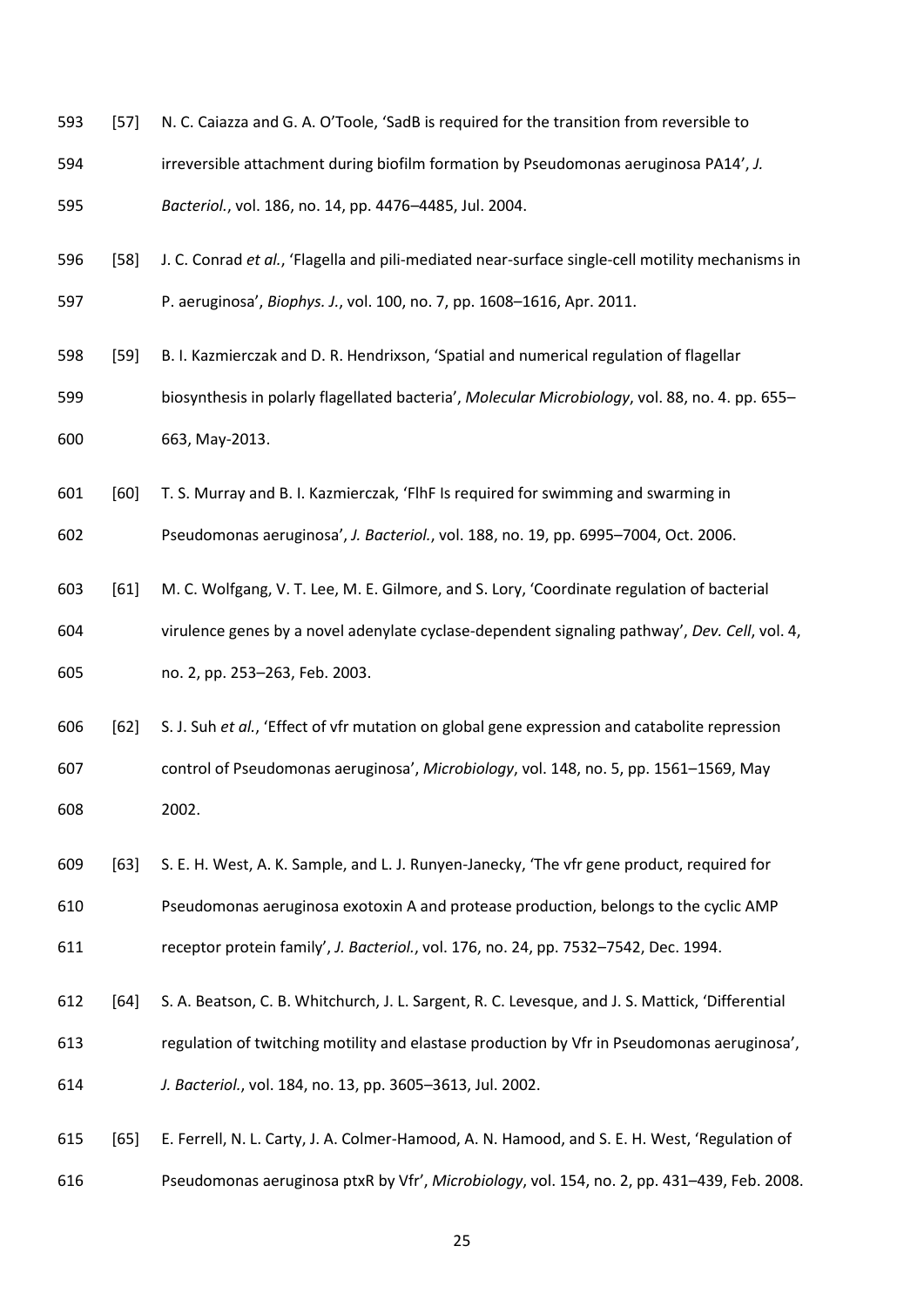| 617 | [66]   | N. Dasgupta, E. P. Ferrell, K. J. Kanack, S. E. H. West, and R. Ramphal, 'fleQ, the gene encoding |
|-----|--------|---------------------------------------------------------------------------------------------------|
| 618 |        | the major flagellar regulator of Pseudomonas aeruginosa, is o70 dependent and is                  |
| 619 |        | downregulated by Vfr, a homolog of Escherichia coli cyclic AMP receptor protein', J.              |
| 620 |        | Bacteriol., vol. 184, no. 19, pp. 5240-5250, Oct. 2002.                                           |
| 621 | $[67]$ | J. A. Driscoll, S. L. Brody, and M. H. Kollef, 'The epidemiology, pathogenesis and treatment of   |
| 622 |        | Pseudomonas aeruginosa infections', Drugs, vol. 67, no. 3. Springer, pp. 351-368, 18-Sep-         |
| 623 |        | 2007.                                                                                             |
| 624 | [68]   | Y. Luo et al., 'A hierarchical cascade of second messengers regulates Pseudomonas                 |
| 625 |        | aeruginosa Surface Behaviors', MBio, vol. 6, no. 1, Jan. 2015.                                    |
| 626 | $[69]$ | A. Persat, Y. F. Inclan, J. N. Engel, H. A. Stone, and Z. Gitai, 'Type IV pili mechanochemically  |
| 627 |        | regulate virulence factors in Pseudomonas aeruginosa', Proc. Natl. Acad. Sci. U. S. A., vol. 112, |
| 628 |        | no. 24, pp. 7563-7568, Jun. 2015.                                                                 |
| 629 | $[70]$ | Y. F. Inclan et al., 'A scaffold protein connects type IV pili with the Chp chemosensory system   |
| 630 |        | to mediate activation of virulence signaling in Pseudomonas aeruginosa', Mol. Microbiol., vol.    |
| 631 |        | 101, no. 4, pp. 590-605, Aug. 2016.                                                               |
| 632 | $[71]$ | Y. F. Inclan, M. J. Huseby, and J. N. Engel, 'FimL Regulates cAMP Synthesis in Pseudomonas        |
| 633 |        | aeruginosa', PLoS One, vol. 6, no. 1, p. e15867, Jan. 2011.                                       |
| 634 | $[72]$ | N. B. Fulcher, P. M. Holliday, E. Klem, M. J. Cann, and M. C. Wolfgang, 'The Pseudomonas          |
| 635 |        | aeruginosa Chp chemosensory system regulates intracellular cAMP levels by modulating              |

- adenylate cyclase activity', *Mol. Microbiol.*, vol. 76, no. 4, pp. 889–904, 2010.
- [73] R. W. Heiniger, H. C. Winther-Larsen, R. J. Pickles, M. Koomey, and M. C. Wolfgang, 'Infection
- of human mucosal tissue by Pseudomonas aeruginosa requires sequential and mutually
- dependent virulence factors and a novel pilus-associated adhesin', *Cell. Microbiol.*, vol. 12,
- no. 8, pp. 1158–1173, Aug. 2010.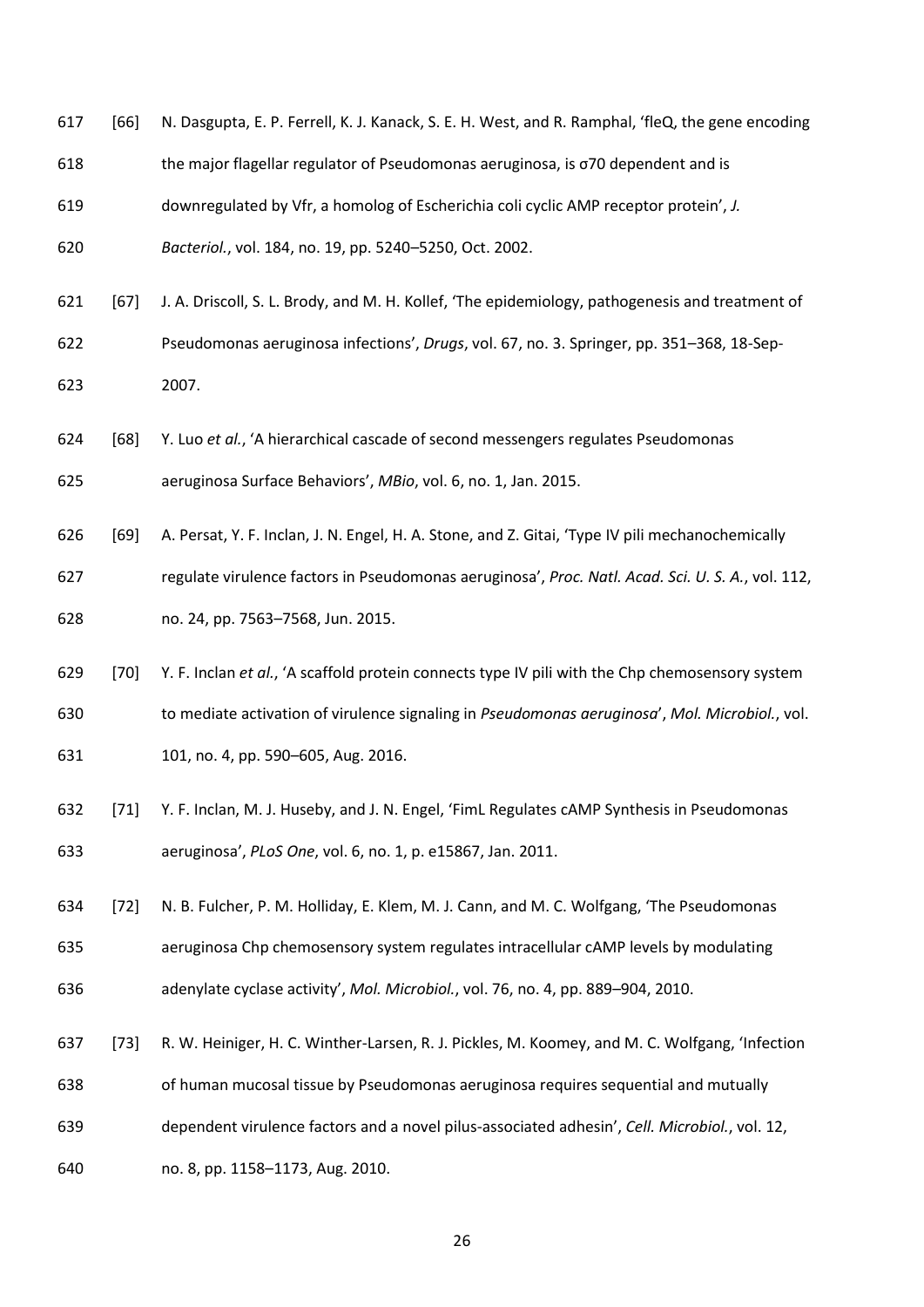- [74] A. Siryaporn, S. L. Kuchma, G. A. O'Toole, Z. Gitai, and F. M. Ausubel, 'Surface attachment induces Pseudomonas aeruginosa virulence', *Proc. Natl. Acad. Sci. U. S. A.*, vol. 111, no. 47, pp. 16860–16865, Nov. 2014.
- [75] W. Kong *et al.*, 'ChIP-seq reveals the global regulator AlgR mediating cyclic di-GMP synthesis in Pseudomonas aeruginosa', *Nucleic Acids Res.*, vol. 43, no. 17, pp. 8268–8282, Sep. 2015.
- [76] J. L. Moake, N. A. Turner, N. A. Stathopoulos, L. H. Nolasco, and J. D. Hellums, 'Involvement of large plasma von Willebrand Factor (vWF) multimers and unusually large vWF forms derived from endothelial cells in shear stress-induced platelet aggregation', *J. Clin. Invest.*, vol. 78, no. 6, pp. 1456–1461, Dec. 1986.
- [77] J. Kim, C. Z. Zhang, X. Zhang, and T. A. Springer, 'A mechanically stabilized receptor-ligand
- flex-bond important in the vasculature', *Nature*, vol. 466, no. 7309, pp. 992–995, Aug. 2010.
- [78] S. Tammam *et al.*, 'PilMNOPQ from the Pseudomonas aeruginosa type IV pilus system form a transenvelope protein interaction network that interacts with PilA', *J. Bacteriol.*, vol. 195, no. 10, pp. 2126–2135, May 2013.
- [79] J. H. Merritt, K. M. Brothers, S. L. Kuchma, and G. A. O'Toole, 'SadC reciprocally influences
- biofilm formation and swarming motility via modulation of exopolysaccharide production and flagellar function', in *Journal of Bacteriology*, 2007, vol. 189, no. 22, pp. 8154–8164.
- [80] L. Alibaud *et al.*, 'Pseudomonas aeruginosa virulence genes identified in a Dictyostelium host model', *Cell. Microbiol.*, vol. 10, no. 3, pp. 729–740, Mar. 2008.
- [81] S. Pukatzki, R. H. Kessin, and J. J. Mekalanos, 'The human pathogen Pseudomonas aeruginosa utilizes conserved virulence pathways to infect the social amoeba Dictyostelium discoideum', *Proc. Natl. Acad. Sci. U. S. A.*, vol. 99, no. 5, pp. 3159–3164, Mar. 2002.
- [82] J. R. O'Connor, N. J. Kuwada, V. Huangyutitham, P. A. Wiggins, and C. S. Harwood, 'Surface sensing and lateral subcellular localization of WspA, the receptor in a chemosensory-like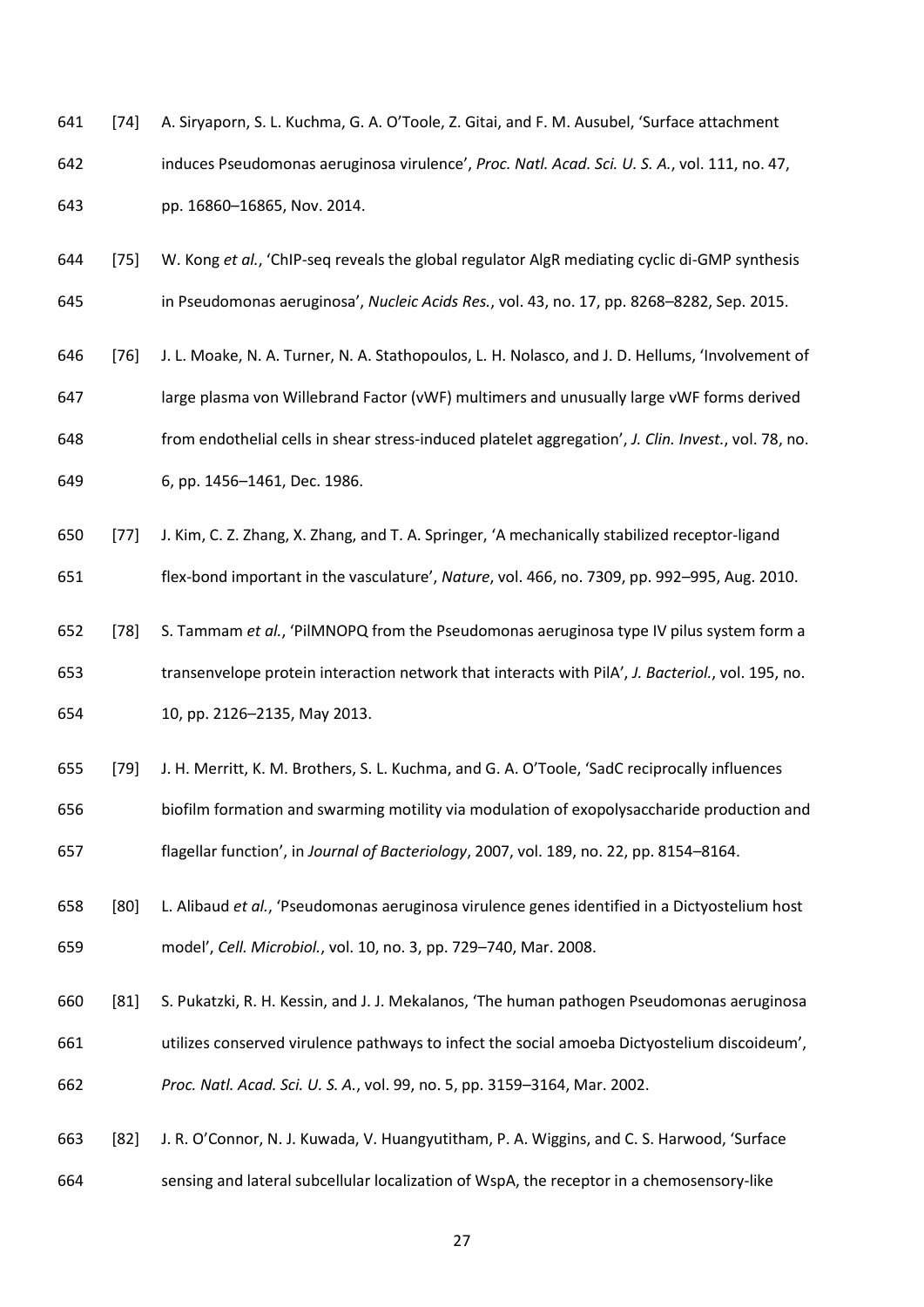- system leading to c-di-GMP production', *Mol. Microbiol.*, vol. 86, no. 3, pp. 720–729, Nov. 2012.
- [83] P. Kiratisin, K. D. Tucker, and L. Passador, 'LasR, a Transcriptional Activator of Pseudomonas aeruginosa Virulence Genes, Functions as a Multimer', *J. Bacteriol.*, vol. 184, no. 17, pp.
- 4912–4919, 2002.
- [84] C. Allison and C. Hughes, 'Bacterial swarming: an example of prokaryotic differentiation and multicellular behaviour', *Science Progress (1933-)*, vol. 75. Sage Publications, Ltd., pp. 403– 422, 1991.
- [85] H. L. T. Mobley and R. Belas, 'Swarming and pathogenicity of Proteus mirabilis in the urinary tract', *Trends Microbiol.*, vol. 3, no. 7, pp. 280–284, Jul. 1995.
- [86] K. A. Coggan and M. C. Wolfgang, 'Global regulatory pathways and cross-talk control pseudomonas aeruginosa environmental lifestyle and virulence phenotype', *Curr. Issues Mol. Biol.*, vol. 14, no. 2, pp. 47–70, 2012.
- [87] R. Belas, J. Manos, and R. Suvanasuthi, 'Proteus mirabilis ZapA metalloprotease degrades a
- broad spectrum of substrates, including antimicrobial peptides', *Infect. Immun.*, vol. 72, no. 9, pp. 5159–5167, Sep. 2004.
- [88] M. Alavi and R. Belas, 'Surface sensing, swarmer cell differentiation, and biofilm development', *Methods Enzymol.*, vol. 336, pp. 29–40, Jan. 2001.
- [89] R. Belas and R. Suvanasuthi, 'The ability of Proteus mirabilis to sense surfaces and regulate
- virulence gene expression involves fliL, a flagellar basal body protein', *J. Bacteriol.*, vol. 187,
- no. 19, pp. 6789–6803, Oct. 2005.
- [90] Y. Y. Lee, J. Patellis, and R. Belas, 'Activity of Proteus mirabilis FliL is viscosity dependent and requires extragenic DNA', *J. Bacteriol.*, vol. 195, no. 4, pp. 823–832, Feb. 2013.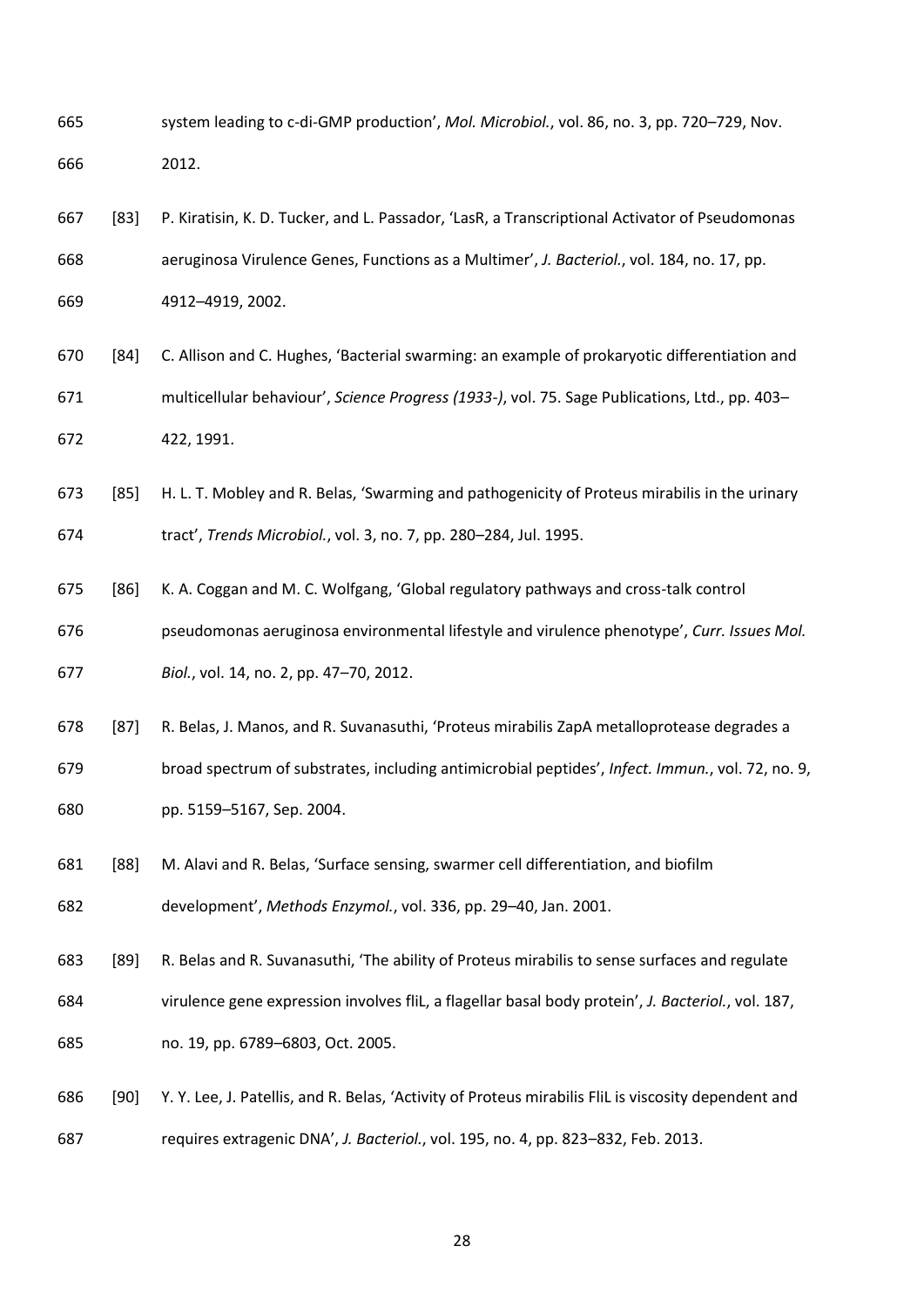- 688 [91] C. Ariison, H. -C Lai, and C. Hughes, 'Co-ordinate expression of virulence genes during swarm- cell differentiation and population migration of Proteus mirabilis', *Mol. Microbiol.*, vol. 6, no. 12, pp. 1583–1591, 1992.
- [92] O. Tenaillon, D. Skurnik, B. Picard, and E. Denamur, 'The population genetics of commensal Escherichia coli', *Nature Reviews Microbiology*, vol. 8, no. 3. Nature Publishing Group, pp. 207–217, Mar-2010.
- [93] T. K. Davis, N. C. A. J. Van De Kar, and P. I. Tarr, 'Shiga Toxin/Verocytotoxin-Producing Escherichia coli Infections: Practical Clinical Perspectives', *Microbiol. Spectr.*, vol. 2, no. 4, Aug. 2014.
- [94] J. J. LeBlanc, 'Implication of Virulence Factors in Escherichia coli O157:H7 Pathogenesis', *Critical Reviews in Microbiology*, vol. 29, no. 4. CRC Press LLC, pp. 277–296, 2003.
- [95] A. J. Roe, D. E. E. Hoey, and D. L. Gally, 'Regulation, secretion and activity of type III-secreted proteins of enterohaemorrhagic Escherichia coli 0157', in *Biochemical Society Transactions*, 2003, vol. 31, no. 1, pp. 98–103.
- [96] S. J. Lloyd, J. M. Ritchie, and A. G. Torres, 'Fimbriation and curliation in escherichia coli O157:H7 a paradigm of intestinal and environmental colonization', *Gut Microbes*, vol. 3, no. 3, pp. 272–276, 2012.
- [97] S. J. Elliott *et al.*, 'The locus of enterocyte effacement (LEE)-encoded regulator controls expression of both LEE- and non-LEE-encoded virulence factors in enteropathogenic and enterohemorrhagic Escherichia coli', *Infect. Immun.*, vol. 68, no. 11, pp. 6115–6126, Nov. 2000.
- [98] T. K. Mcdaniel, K. G. Jarvis, M. S. Donnenberg, and J. B. Kaper, 'A genetic locus of enterocyte effacement conserved among diverse enterobacterial pathogens', *Proc. Natl. Acad. Sci. U. S. A.*, vol. 92, no. 5, pp. 1664–1668, Feb. 1995.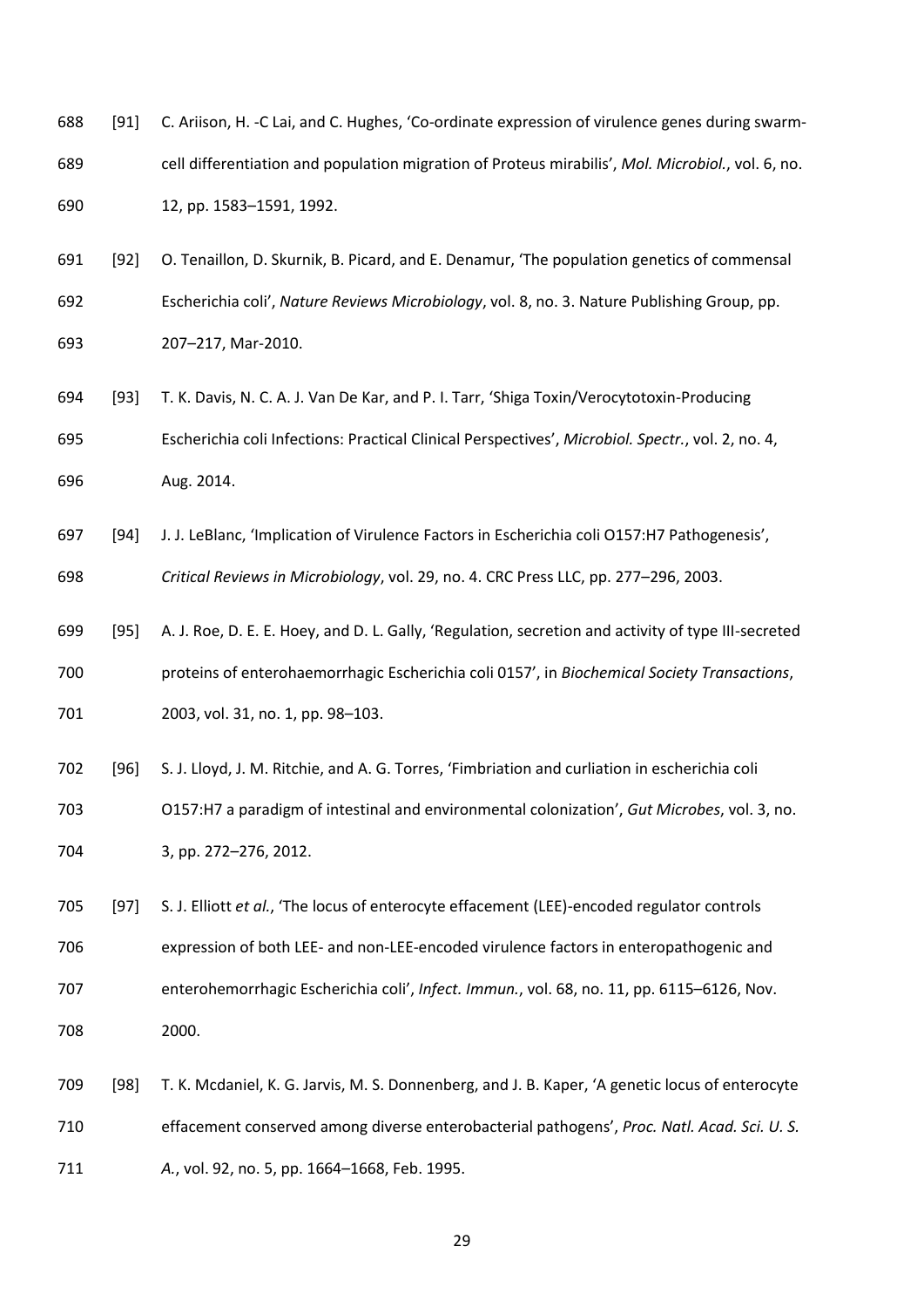- [99] A. E. Jerse, J. Yu, B. D. Tall, and J. B. Kaper, 'A genetic locus of enteropathogenic Escherichia
- coli necessary for the production of attaching and effacing lesions on tissue culture cells',
- *Proc. Natl. Acad. Sci. U. S. A.*, vol. 87, no. 20, pp. 7839–7843, 1990.
- [100] V. Sperandio, A. G. Torres, J. A. Girón, and J. B. Kaper, 'Quorum sensing is a global regulatory
- mechanism in enterohemorrhagic Escherichia coli O157:H7', *J. Bacteriol.*, vol. 183, no. 17, pp. 5187–5197, Sep. 2001.
- [101] B. W. James and C. W. Keevil, 'Influence of oxygen availability on physiology, verocytotoxin expression and adherence of Escherichia coli O157', *J. Appl. Microbiol.*, vol. 86, no. 1, pp. 117–124, Jan. 1999.
- [102] B. Kenny, A. Abe, M. Stein, and B. B. Finlay, 'Enteropathogenic Escherichia coli protein
- secretion is induced in response to conditions similar to those in the gastrointestinal tract', *Infect. Immun.*, vol. 65, no. 7, pp. 2606–2612, Jul. 1997.
- [103] F. Ebel, C. Deibel, A. U. Kresse, C. A. Guzmán, and T. Chakraborty, 'Temperature- and
- medium-dependent secretion of proteins by Shiga toxin-producing Escherichia coli.', *Infect.*
- *Immun.*, vol. 64, no. 11, pp. 4472–4479, Nov. 1996.
- [104] V. Sperandio, A. G. Torres, B. Jarvis, J. P. Nataro, and J. B. Kaper, 'Bacteria-host

 communication: The language of hormones', *Proc. Natl. Acad. Sci. U. S. A.*, vol. 100, no. 15, pp. 8951–8956, Jul. 2003.

- [105] M. S. Islam, L. E. H. Bingle, M. J. Pallen, and S. J. W. Busby, 'Organization of the LEE1 operon
- 731 regulatory region of enterohaemorrhagic Escherichia coli O157:H7 and activation by GrlA',
- *Mol. Microbiol.*, vol. 79, no. 2, pp. 468–483, Jan. 2011.
- [106] N. Sirisaengtaksin, M. A. Odem, R. E. Bosserman, E. M. Flores, and A. M. Krachler, 'The E. Coli
- transcription factor GrlA is regulated by subcellular compartmentalization and activated in
- response to mechanical stimuli', *Proc. Natl. Acad. Sci. U. S. A.*, vol. 117, no. 17, pp. 9519–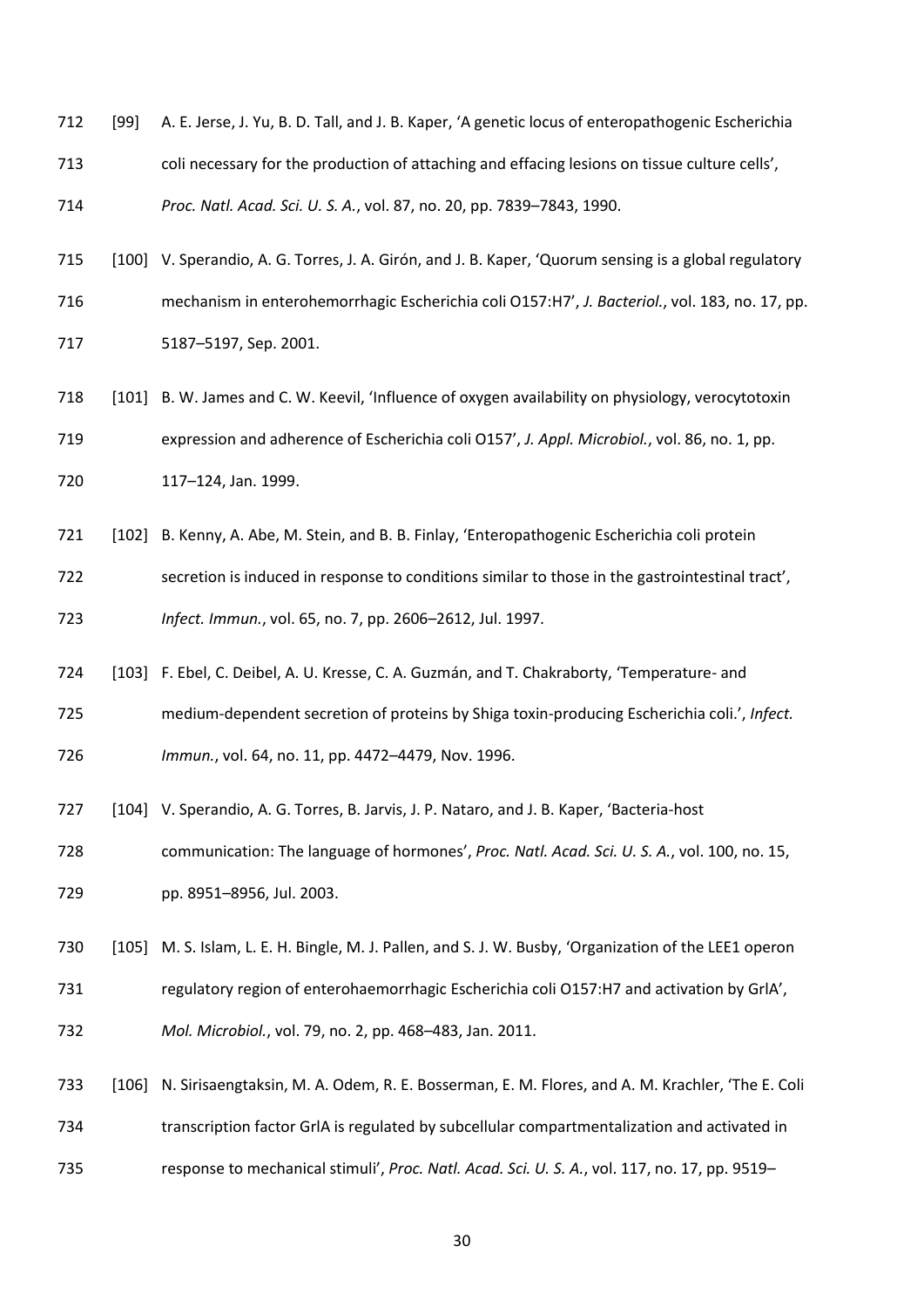9528, Apr. 2020.

- [107] J. A. Girón, A. G. Torres, E. Freer, and J. B. Kaper, 'The flagella of enteropathogenic Escherichia coli mediate adherence to epithelial cells', *Mol. Microbiol.*, vol. 44, no. 2, pp. 361–379, Apr. 2002.
- [108] L. Laganenka, M. E. López, R. Colin, and V. Sourjik, 'Flagellum-mediated mechanosensing and
- rflp control motility state of pathogenic escherichia coli', *MBio*, vol. 11, no. 2, Mar. 2020.
- [109] T. Iino *et al.*, 'New Unified Nomenclature for the Flagellar Genes of Escherichia coli and Salmonella typhimurium', 1988.
- [110] P. P. Lele, B. G. Hosu, and H. C. Berg, 'Dynamics of mechanosensing in the bacterial flagellar

motor', *Proc. Natl. Acad. Sci. U. S. A.*, vol. 110, no. 29, pp. 11839–11844, Jul. 2013.

- [111] R. Belas, 'Biofilms, flagella, and mechanosensing of surfaces by bacteria', *Trends in Microbiology*, vol. 22, no. 9. Elsevier Ltd, pp. 517–527, 01-Sep-2014.
- [112] S. Il Yoon *et al.*, 'Structural basis of TLR5-flagellin recognition and signaling', *Science (80-. ).*, vol. 335, no. 6070, pp. 859–864, Feb. 2012.
- [113] F. L. Thompson, T. Iida, and J. Swings, 'Biodiversity of Vibrios', *Microbiol. Mol. Biol. Rev.*, vol. 68, no. 3, pp. 403–431, Sep. 2004.
- [114] R. D. Allen and P. Baumann, 'Structure and arrangement of flagella in species of the genus *Beneckea* and *Photobacterium fischeri*', *J. Bacteriol.*, vol. 107, no. 1, pp. 295 LP – 302, Jul. 1971.
- [115] T. Atsumi, L. McCartert, and Y. Imae, 'Polar and lateral flagellar motors of marine Vibrio are driven by different ion-motive forces', *Nature*, vol. 355, no. 6356, pp. 182–184, 1992.
- [116] S. Kojima, K. Yamamoto, I. Kawagishi, and M. Homma, 'The polar flagellar motor of *Vibrio cholerae* is driven by an Na+ motive force', *J. Bacteriol.*, vol. 181, no. 6, pp. 1927 LP – 1930,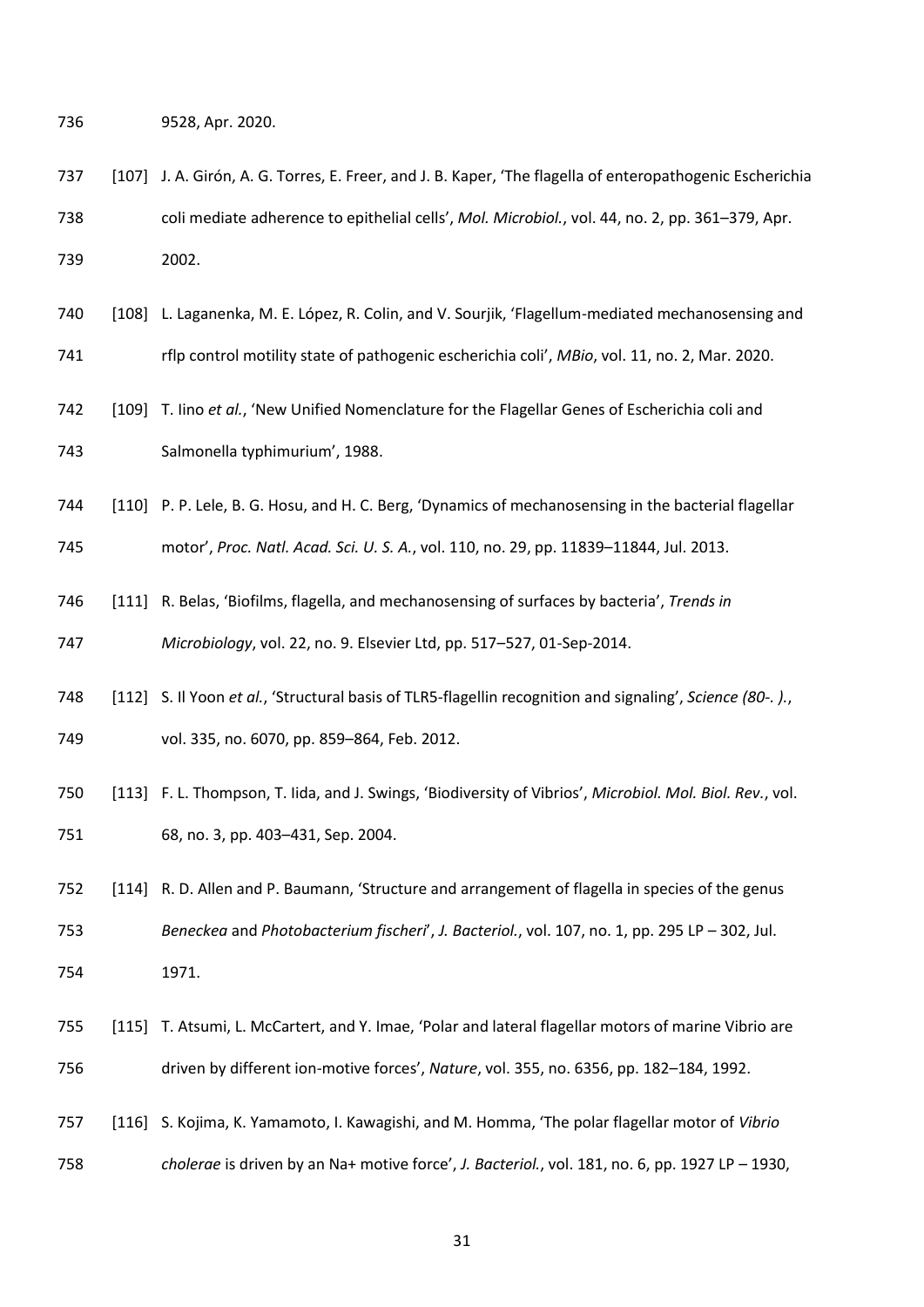Mar. 1999.

- [117] K. L. Van Dellen, L. Houot, and P. I. Watnick, 'Genetic analysis of Vibrio cholerae monolayer formation reveals a key role for ΔΨ in the transition to permanent attachment', *J. Bacteriol.*, vol. 190, no. 24, pp. 8185–8196, Dec. 2008.
- [118] C. L. Gardel and J. J. Mekalanos, 'Alterations in *Vibrio cholerae* motility phenotypes correlate with changes in virulence factor expression.', *Infect. Immun.*, vol. 64, no. 6, pp. 2246 LP – 2255, Jun. 1996.
- [119] C. C. Häse and J. J. Mekalanos, 'Effects of changes in membrane sodium flux on virulence gene expression in *Vibrio cholerae*', *Proc. Natl. Acad. Sci.*, vol. 96, no. 6, pp. 3183 LP – 3187, Mar. 1999.
- [120] J. C. N. Fong, K. A. Syed, K. E. Klose, and F. H. Yildiz, 'Role of *Vibrio* polysaccharide (*vps*) genes in VPS production, biofilm formation and *Vibrio cholerae* pathogenesis', *Microbiology*, vol. 156, no. Pt 9, pp. 2757–2769, Sep. 2010.
- [121] C. M. Lauriano, C. Ghosh, N. E. Correa, and K. E. Klose, 'The sodium-driven flagellar motor controls exopolysaccharide expression in *Vibrio cholerae*', *J. Bacteriol.*, vol. 186, no. 15, pp. 4864 LP – 4874, Aug. 2004.
- [122] P. V Krasteva *et al.*, '*Vibrio cholerae* VpsT regulates matrix production and motility by directly sensing cyclic di-GMP', *Science (80-. ).*, vol. 327, no. 5967, pp. 866 LP – 868, Feb. 2010.
- [123] M.-L. Hsieh, D. M. Hinton, and C. M. Waters, 'VpsR and cyclic di-GMP together drive
- transcription initiation to activate biofilm formation in *Vibrio cholerae*', *Nucleic Acids Res.*,
- vol. 46, no. 17, pp. 8876–8887, Jul. 2018.
- [124] H. He, J. N. Cooper, A. Mishra, and D. M. Raskin, 'Stringent response regulation of biofilm formation in *Vibrio cholerae*', *J. Bacteriol.*, vol. 194, no. 11, pp. 2962 LP – 2972, Jun. 2012.